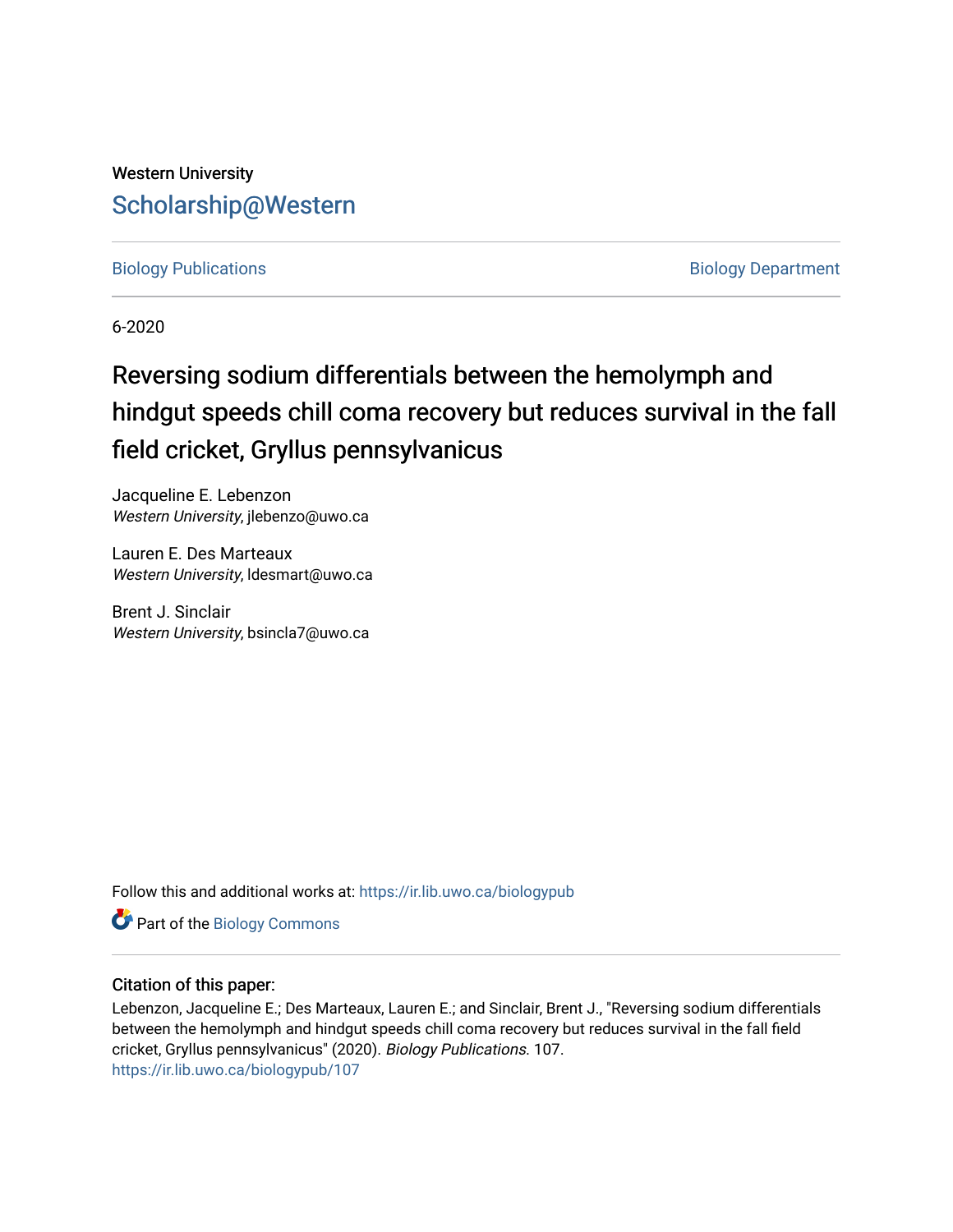| $\mathbf{1}$   | Reversing sodium differentials between the hemolymph and hindgut speeds chill coma                   |
|----------------|------------------------------------------------------------------------------------------------------|
| $\overline{2}$ | recovery but reduces survival in the fall field cricket, Gryllus pennsylvanicus                      |
| 3              |                                                                                                      |
| 4              | Jacqueline E. Lebenzon*, Lauren E. Des Marteaux <sup>†</sup> and Brent J. Sinclair                   |
| 5              |                                                                                                      |
| 6              | Department of Biology, University of Western Ontario, London, ON, Canada, 1151 Richmond              |
| 7              | Street N, London, ON, N6A 3K7                                                                        |
| 8              |                                                                                                      |
| 9              | *Author for correspondence: Jacqueline Lebenzon, Department of Biology, University of                |
| 10             | Western Ontario, 1151 Richmond St N, London, ON N6A 5B7, Canada.                                     |
| 11             | Email: <i>ilebenzo@uwo.ca</i> ; tel: (519) 661-2111 x 89158; fax: (519) 661-3935                     |
| 12             |                                                                                                      |
| 13             | <sup>†</sup> Present Address: Graduate School of Science, Osaka City University, 3-3-138 Sugimoto,   |
| 14             | Sumiyoshi-ku, Osaka, 558-8585 Japan                                                                  |
| 15             |                                                                                                      |
| 16             | Other authors' emails: ldesmart@uwo.ca (LEDM), bsincla7@uwo.ca (BJS)                                 |
| 17             |                                                                                                      |
| 18             | Key words: chill coma, ion balance, dietary salt loading, artificial diet, electrochemical gradient, |
|                |                                                                                                      |

chilling injury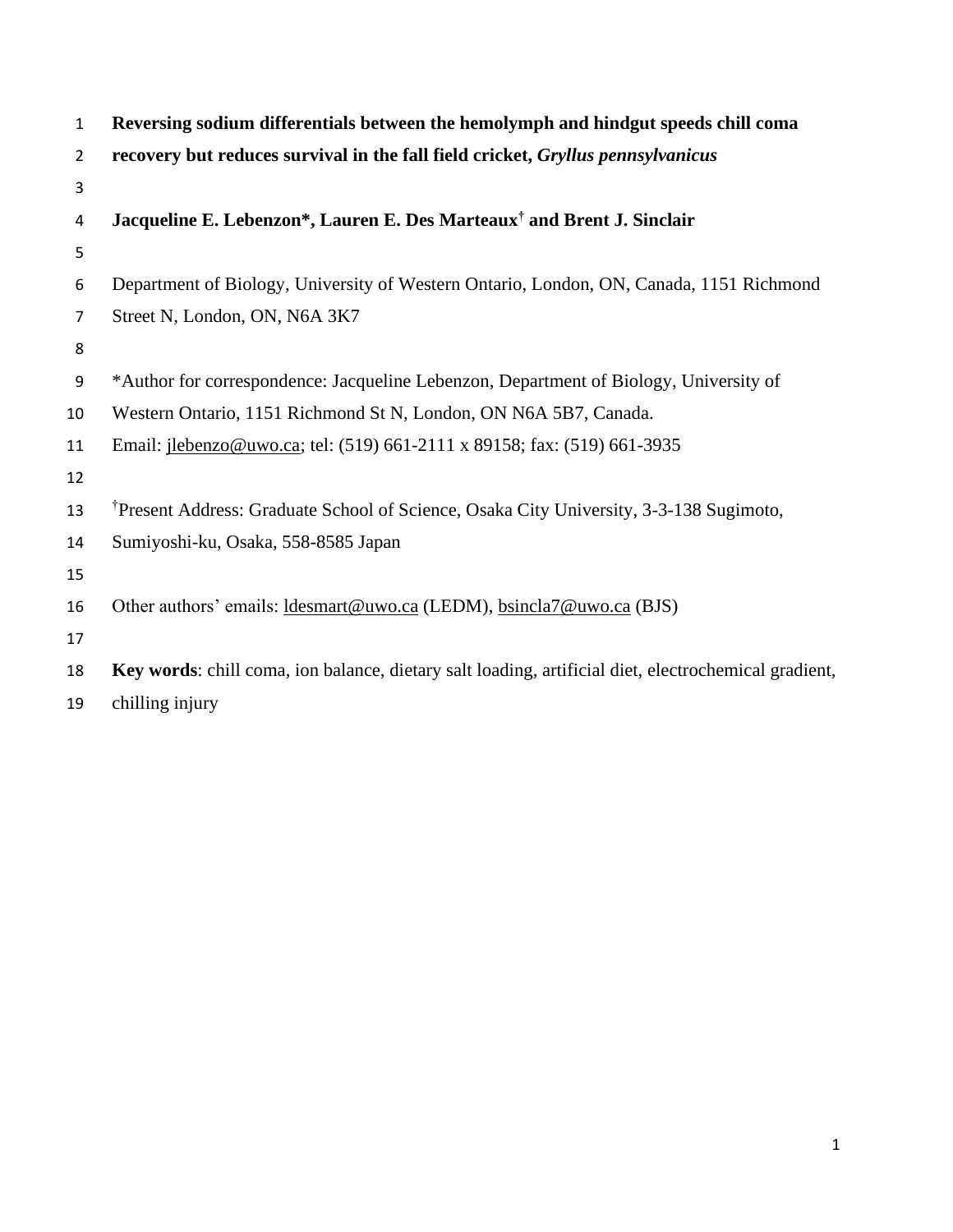#### 20 **ABSTRACT**

21

22 Chill-susceptible insects enter the reversible state of chill coma at their critical thermal 23 minimum ( $CT_{min}$ ). During chill coma, movement of Na<sup>+</sup> and water from the hemolymph to the gut 24 lumen disrupt ion and water balance. Recovery from cold exposure requires re-establishment of 25 this balance, and failure to do so results in chilling injury or death. We hypothesized that the 26 passive leak of Na<sup>+</sup> and consequently water during cold exposure is driven by the [Na<sup>+</sup>] differential 27 between the gut and hemolymph. To determine the extent to which this [Na<sup>+</sup>] differential affects 28 cold tolerance, we used artificial diets to load the guts of fall field crickets (*Gryllus pennsylvanicus*) 29 with various concentrations of Na<sup>+</sup>. Manipulating [Na<sup>+</sup>] differentials had no effect on the  $CT_{min}$ , 30 agreeing with recent studies demonstrating that chill coma onset precedes loss of ion balance in 31 the cold). A high  $[Na^+]$  diet reversed the direction of the  $[Na^+]$  differential between the gut and 32 hemolymph. Crickets fed a high [Na<sup>+</sup>] diet recovered from 12 h of chill coma nearly twice as fast 33 as those fed low  $[Na^+]$  diets. However, the high  $[Na^+]$  diet was detrimental to survival after 34 prolonged cold exposure (three days at  $0^{\circ}$ C). Therefore, while a reduced [Na<sup>+</sup>] differential helps 35 crickets recover from short-term cold exposure, an increased gut Na<sup>+</sup> load itself appears to carry 36 longer-term costs and promotes irreversible chilling injury.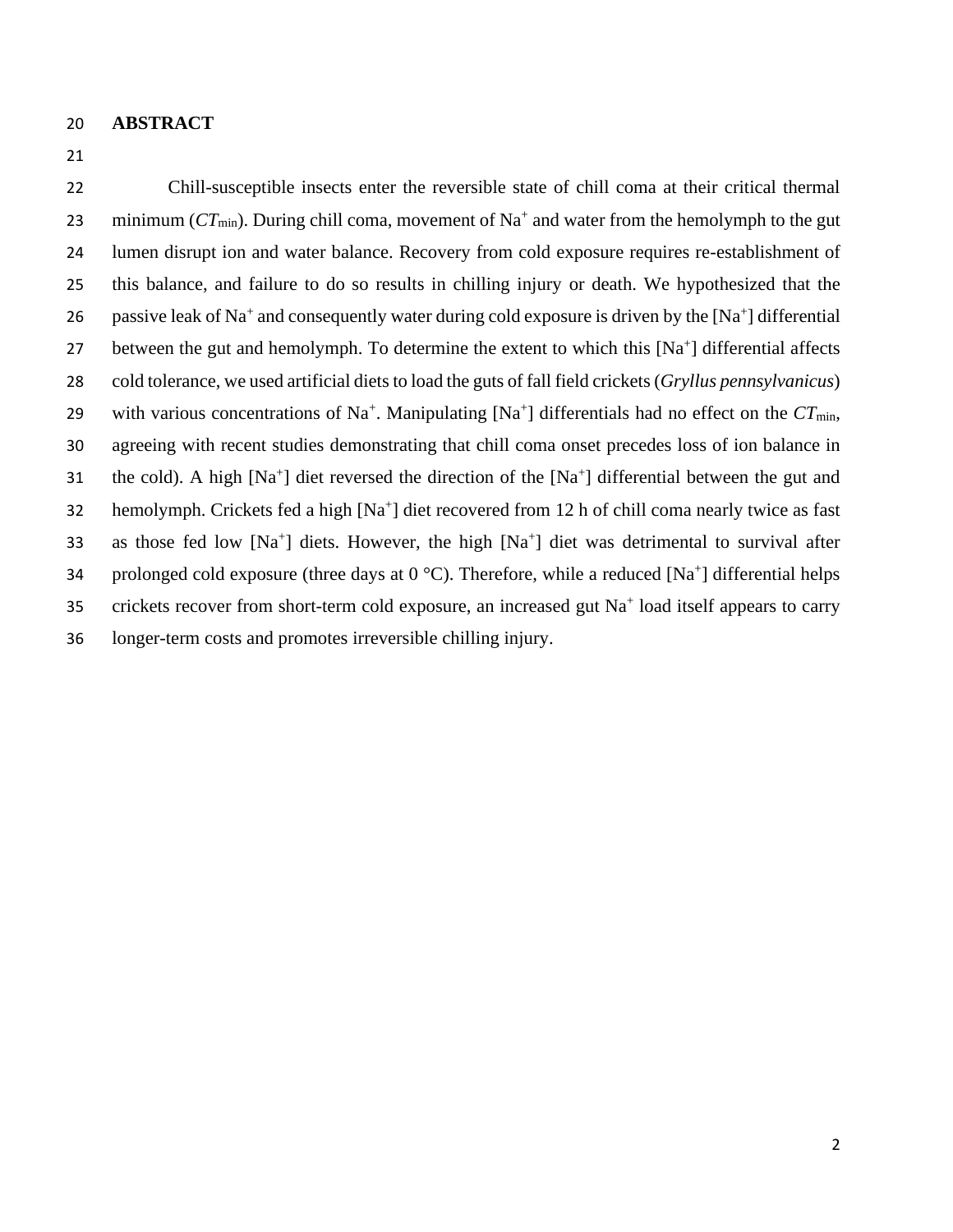- **INTRODUCTION**
- 

 Most insects are chill-susceptible and die after prolonged exposure to low temperatures well above the point at which they freeze (Overgaard and MacMillan, 2017). At their critical thermal minimum (*CT*min), insects enter chill coma; a reversible state of paralysis caused by cold- induced depolarization (MacMillan and Sinclair, 2011a; Overgaard and MacMillan, 2017). During 43 chill coma, insects gradually lose ion and water homeostasis as  $Na<sup>+</sup>$  and water move from the hemolymph into the gut (Andersen et al., 2015a; Findsen et al., 2014; Koštál et al., 2004; Koštál et al., 2006; MacMillan and Sinclair, 2011b). As water is lost to the gut, hemolymph volume 46 decreases and hemolymph  $K^+$  concentration increases as a result. Muscles bathed in this  $K^+$ -rich 47 hemolymph further depolarize, which stimulates apoptotic pathways *via* excessive cellular  $Ca^{2+}$  influx, leading to cellular (and ultimately whole animal) death (Andersen et al., 2015a; Bayley et al., 2018; Findsen et al., 2014; Koštál et al., 2006; Overgaard and MacMillan, 2017). Upon rewarming, insects re-establish ion and water balance (at a rate dependent on the time spent in chill coma), and the capacity to repair chilling injury dictates survival (MacMillan et al., 2015a; MacMillan et al., 2015c; MacMillan et al., 2012; Overgaard and MacMillan, 2017). An inability to recover ion and water homeostasis results in chilling injury or death, therefore cold tolerance depends in part on prevention of the initial loss of homeostasis and/or efficient redistribution of 55 Na<sup>+</sup> and water back to the hemolymph upon rewarming (Findsen et al., 2013; MacMillan et al., 2012). Migration of Na<sup>+</sup> and water during chill coma is likely driven by the strength of Na<sup>+</sup> 57 differentials (i.e. the difference in  $[Na<sup>+</sup>]$  between the hemolymph and gut), however we have a 58 limited understanding of how these  $Na<sup>+</sup>$  differentials determine overall ion and water balance during cold exposure, and ultimately how they affect survival at low temperatures.

 The Malpighian tubules and hindgut work in synchrony to maintain ion and water balance in insects (Maddrell and O'Donnell, 1992; O'Donnell et al., 1996). In the Malpighian tubules, the 63 proton pump (V-ATPase) and  $H^+$  cation exchangers (amongst other enzymes) transport inorganic cations from the hemolymph to the tubule lumen, driving passive or facilitated transport of water and anions from the hemolymph (Maddrell and O'Donnell, 1992). In the hindgut, ions and water are selectively reabsorbed from the lumen to the hemolymph through paracellular channels of the 67 gut epithelium. The activity of Na<sup>+</sup>/K<sup>+</sup>-ATPase in hindgut epithelial cells produces high [Na<sup>+</sup>] in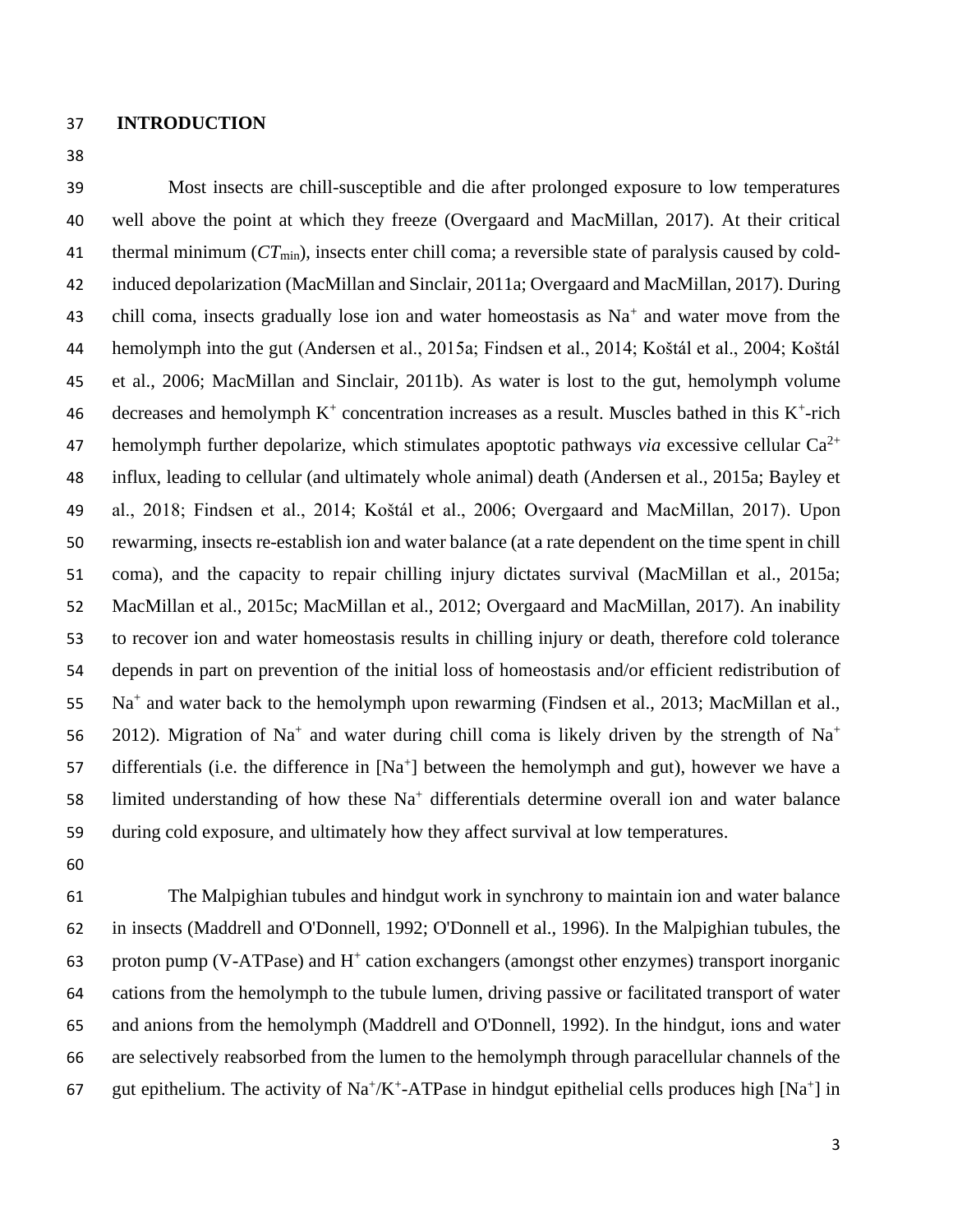the paracellular space, which helps drive water through these channels from the gut lumen to the hemolymph (Maddrell and O'Donnell, 1992; O'Donnell and Maddrell, 1983). The movement of 70 Na<sup>+</sup> through paracellular channels results in higher hemolymph  $[Na<sup>+</sup>]$  relative to the gut, while movement of water through the channels concentrates feces in the gut lumen and maintains lower osmolality of the hemolymph relative to the hindgut (Dissanayake and Zachariassen, 1980; Zachariassen et al., 2004). At low temperatures, enzyme-mediated active transport is reduced (Gerber and Overgaard, 2018; MacMillan et al., 2015d) and passive gradients between the 75 hemolymph and gut favour net diffusion (i.e. 'leak') of Na<sup>+</sup> and water back towards the gut lumen. 76 Na<sup>+</sup> and water leak during cold exposure results in the mass disruption of ion and water homeostasis that is characteristic of insect chill coma (Koštál et al., 2006; MacMillan and Sinclair, 2011b). This current model is supported by correlative evidence that more cold-tolerant insects 79 maintain lower basal hemolymph  $[Na^+]$  (i.e. a lower  $[Na^+]$  differential between the hemocoel and 80 gut) compared to less cold-tolerant counterparts, which reduces leak of  $Na<sup>+</sup>$  and water to the gut during cold exposure in cold-tolerant insects (Coello Alvarado et al., 2015; Andersen et al., 2017a; Des Marteaux and Sinclair, 2016; MacMillan et al., 2015b; MacMillan et al., 2015d).

 Manipulating ion contents of the insect gut *in vivo* through feeding can modify cold tolerance phenotypes at the whole organism level. For example, feeding *Locusta migratoria* a high K + wheat diet for 8 d slows chill coma recovery (Andersen et al., 2013), feeding *Drosophila melanogaster* NaCl-enriched diets for 24 h facilitates a faster chill-coma recovery time with no effects on survival, but feeding *D. melanogaster* NaCl-enriched diets for only 1.5 h slows chill coma recovery (Yerushalmi et al., 2016). Experimentally manipulating concentration gradients across tissues *ex vivo* can also affect homeostasis in the cold: at 0 °C, exposure of everted *L. migratoria* gut sacs to fluids with manipulated cation gradients (increased [Na<sup>+</sup>] and decreased  $[**K**^+]$ ) did not prevent water absorption from the gut, but exposing gut sacs to high osmolality fluids prevented water reabsorption (Gerber and Overgaard 2018). Clearly, the specific effects of ion differential manipulation *in vivo* or *ex vivo* yields various results, thus the relative contribution of 95 Na<sup>+</sup> differentials in determining cold-induced loss of ion homeostasis on both the organismal and tissue level, remains unclear.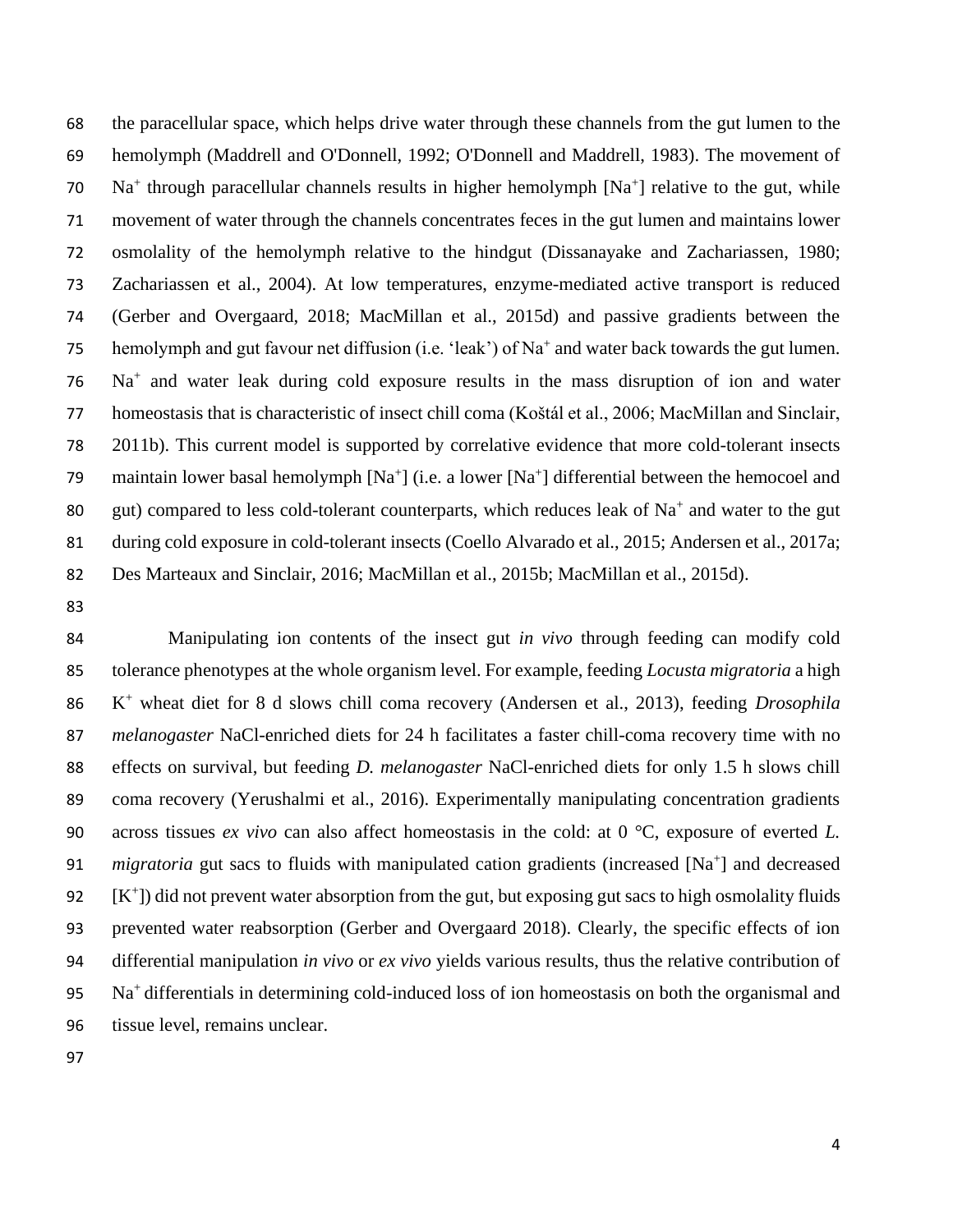98 The fall field cricket (*Gryllus pennsylvanicus*) is a chill-susceptible insect that enters chill 99 coma at approximately  $+2.2$  °C, and loses water and ion balance within the first 12 h of cold 100 exposure, during which  $Na^+$  and water move from the hemolymph to the hindgut (Macmillan and 101 Sinclair, 2011b; Coello Alvarado et al., 2015; Des Marteaux et al., 2017; Des Marteaux and 102 Sinclair, 2016). *Gryllus pennsylvanicus* recover water and ion balance when rewarmed, which 103 involves the active redistribution of  $Na^+$  from the gut back into the hemolymph (MacMillan et al., 104 2012). Cold-acclimated *G. pennsylvanicus* can defend ion and water balance better during chill 105 coma than their warm-acclimated conspecifics, which could be (in part) driven by a lower basal 106 hemolymph  $[Na^+]$  and thus a reduced  $Na^+$  differential between the hemolymph and gut (Coello 107 Alvarado et al., 2015). Cold-acclimated crickets also have increased expression of Na<sup>+</sup>/K<sup>+</sup>ATP-108 ase and several other hindgut active transporters compared to warm-acclimated crickets, which 109 could allow for faster recovery of Na<sup>+</sup> and water homeostasis following a cold exposure (Des 110 Marteaux et al., 2017). Overall, Na<sup>+</sup> differentials likely play an important role in determining the 111 extent of damage accrued during, and recovery after chill coma in *G. pennsylvanicus*.

112

113 Here we tested the hypothesis that the extent of ion and water imbalance (and its 114 consequences) during chill coma in *G. pennsylvanicus* is driven by the hemolymph-hindgut [Na<sup>+</sup>] 115 differential. We fed crickets with diets varying in Na<sup>+</sup> concentration, which manipulated gut 116 content such that  $[Na^+]$  differentials were either not affected (i.e. represent the normal differential 117 where [Na<sup>+</sup>] is higher in the hemolymph compared to the hindgut), moderately reversed, or greatly 118 reversed the [Na<sup>+</sup>] (concept illustrated in Figure 1). We measured the effects of each diet on several 119 aspects of low temperature performance and recovery from cold exposure. We predicted that 120 reversing the  $[Na^+]$  differential (i.e. feeding crickets on medium and high  $[Na^+]$  diets) between the 121 hemolymph and gut should reduce  $Na<sup>+</sup>$  leak towards the gut, consequently reduce the amount of 122 active transport required to re-establish [Na<sup>+</sup>] differentials between the hemolymph and hindgut 123 during recovery from cold exposure, resulting in faster recovery from chill coma and enhanced 124 survival after a long term cold exposure. To control for possible effects of overall high total gut 125 osmolality on cold tolerance, we also fed crickets with diets varying in osmolality but with constant 126  $\;$  low [Na<sup>+</sup>].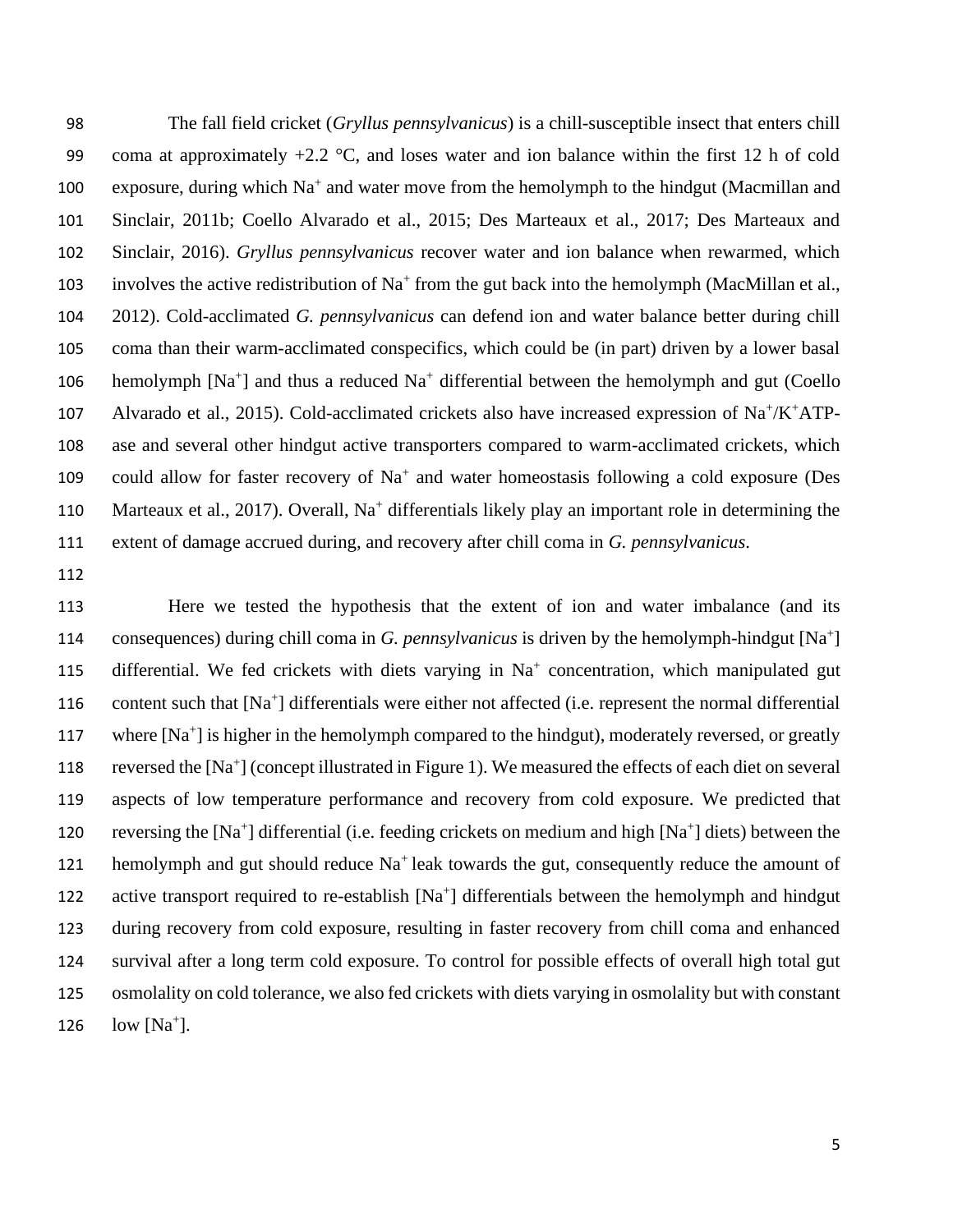#### **MATERIALS & METHODS**

## **Cricket rearing and maintenance**

 Our population of *G. pennsylvanicus* was derived from individuals originally collected from the University of Toronto Mississauga campus in 2004 (MacMillan and Sinclair, 2011b). We reared crickets in 60 L bins containing egg cartons for shelter, with water and rabbit food pellets (Little Friends Rabbit Food, Martin Mills Inc., Elmira, ON, Canada) *ad libitum,* under constant summer conditions (25 °C, 14L: 10D photoperiod, 70% RH) according to MacMillan and Sinclair (2011b). Adults had access to containers of a 4:1 mixture of vermiculite and sand for two weeks 136 to lay eggs, and the containers were then transferred to 4  $\degree$ C for a minimum of three months for the eggs to undergo an obligate diapause and chilling. We then transferred the eggs back to constant summer conditions for hatching and development. Prior to all feeding experiments, we isolated adult females (2-4 months post-hatch), placed them in individual plastic dishes covered with mesh, and fasted them for 24 h.

# **Artificial diet preparation and feeding**

143 We developed an artificial diet to load the cricket gut with controlled levels of  $Na<sup>+</sup>$  and osmolytes. First, we created a base diet composed of ingredients similar to those found in a rearing diet of rabbit food pellets (Supplementary material; Tables S1 and S2). This base diet consisted of 146 1% agar with casein, cellulose, cholesterol, glucose, xylitol, sodium acetate (CH<sub>2</sub>COONa), 147 potassium phosphate (KH<sub>2</sub>PO<sub>4</sub>), calcium phosphate (Ca(H<sub>2</sub>PO<sub>4</sub>)<sub>2</sub>), and magnesium chloride (MgCl2). For experiments where gut and hemolymph ion concentrations were measured, we added cobalt-EDTA to the diet as an internal standard to verify that crickets had consumed it (Supplementary material; Figure S1).

 We altered sodium acetate, xylitol, and water content in the base diet to produce six 153 different diets with differing [Na<sup>+</sup>] and total osmolyte concentrations (Table 1). Xylitol is not naturally produced or metabolized by insects (Jackson and Nicolson, 2002), thus it was removed from or added to the diet as an osmotic filler, presumably without affecting cricket energy 156 metabolism. Low [Na<sup>+</sup>], medium [Na<sup>+</sup>], and high [Na<sup>+</sup>] diets had 8, 120, and 540 mM Na<sup>+</sup>, 157 respectively, but similar (1027  $\pm$  133 mOsm) total osmolyte concentrations (Table 1). High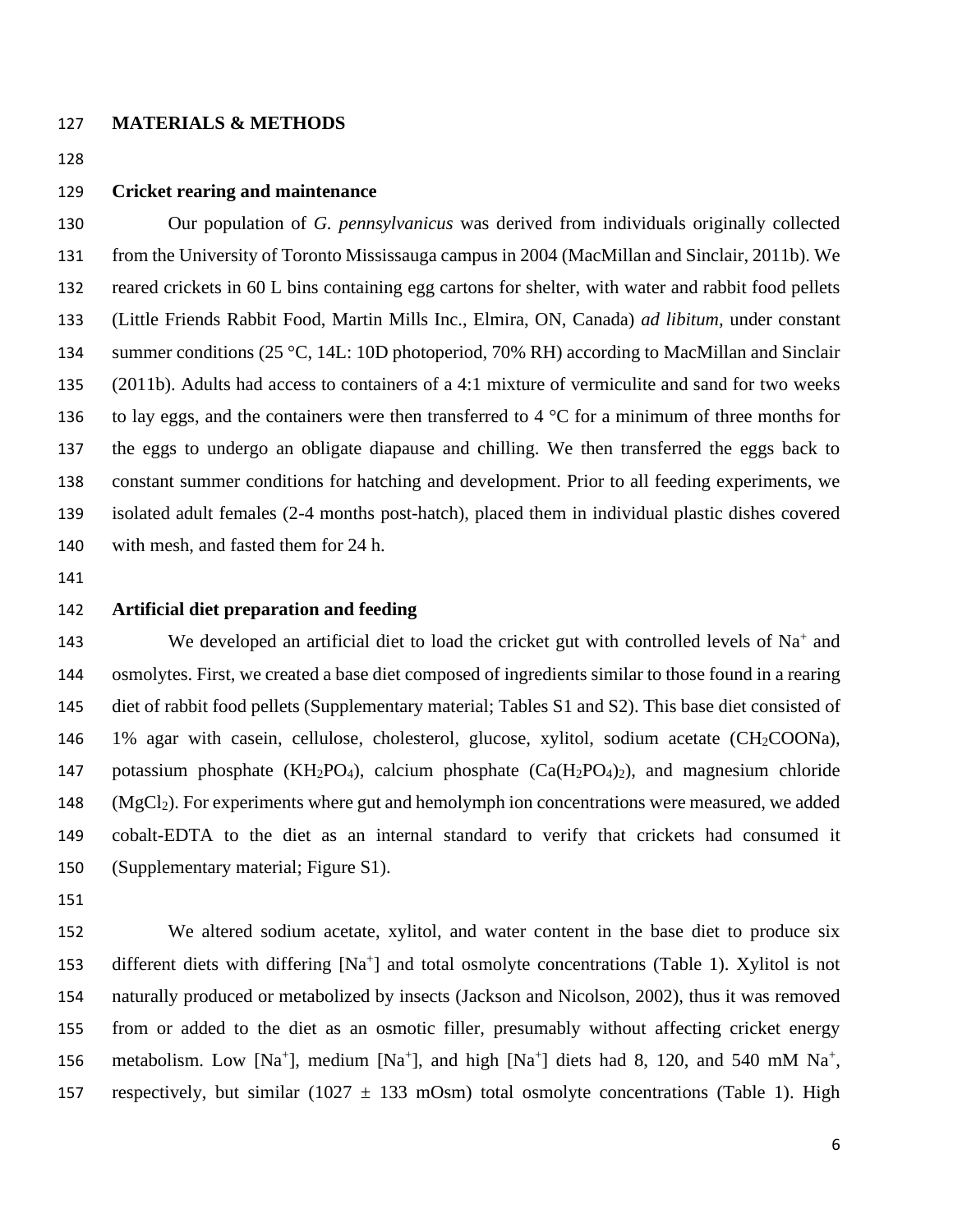158 osmolality (HO), medium osmolality (MO), and low osmolality (LO) diets had constant [Na<sup>+</sup>] (7  $\pm 0.2$  mM Na<sup>+</sup>) but differing total osmolyte concentrations (Table 1). The highest osmolality diet 160 had an osmolyte concentration similar to that of the  $[Na^+]$  diets (Table 1).

 Adult female crickets that were fasted for 24 h ate all six diets, and the food remained in their gut for at least four h (Table 1). Based on this information, we provided individual crickets with a 1.5 mL portion of artificial diet for seven h under constant summer conditions before experiments in which we determined survival after cold exposure, chill coma recovery time, *CT*min, and hemolymph and gut ion and water balance. In addition, we weighed the crickets before and after feeding to verify that they had consumed the artificial diets.

#### **Cold tolerance measurements**

170 We measured the *CT*<sub>min</sub> according to MacMillan and Sinclair (2011b). We placed six crickets at a time individually into closed 200 mL glass beakers which were surrounded by a Plexiglas enclosure through which an ethylene glycol:water mix (1:1 v:v) was circulated from a programmable refrigerated bath (Model 1157P, VWR International Mississauga, ON, Canada). We recorded the temperature inside each beaker with type-T thermocouples connected to a computer *via* a Picotech TC-08 thermocouple interface and Picolog software (Pico Technology, 176 Cambridge, UK), and cooled the beakers from 21 °C at -0.25 °C.min<sup>-1</sup>. We continuously monitored the body temperature of each cricket with a thermocouple held against the abdomen, and recorded the *CT*min as the temperature at which no movement could be elicited by poking their abdomen with a blunt probe.

 To measure chill coma recovery time, we placed groups of crickets in 45 mL plastic tubes 182 which were loosely covered, and cooled them from 21  $^{\circ}$ C to 0  $^{\circ}$ C at -0.25  $^{\circ}$ C.min-1 in a programmable refrigerated bath containing a methanol: water mix (50:50 v:v) (Lauda Proline RP 3530, Würzburg, Germany) (MacMillan et al., 2012). We held crickets at 0 °C for 12 h, then transferred them back to room temperature on their dorsum in Petri dishes, and recorded the time 186 for crickets to recover by righting themselves.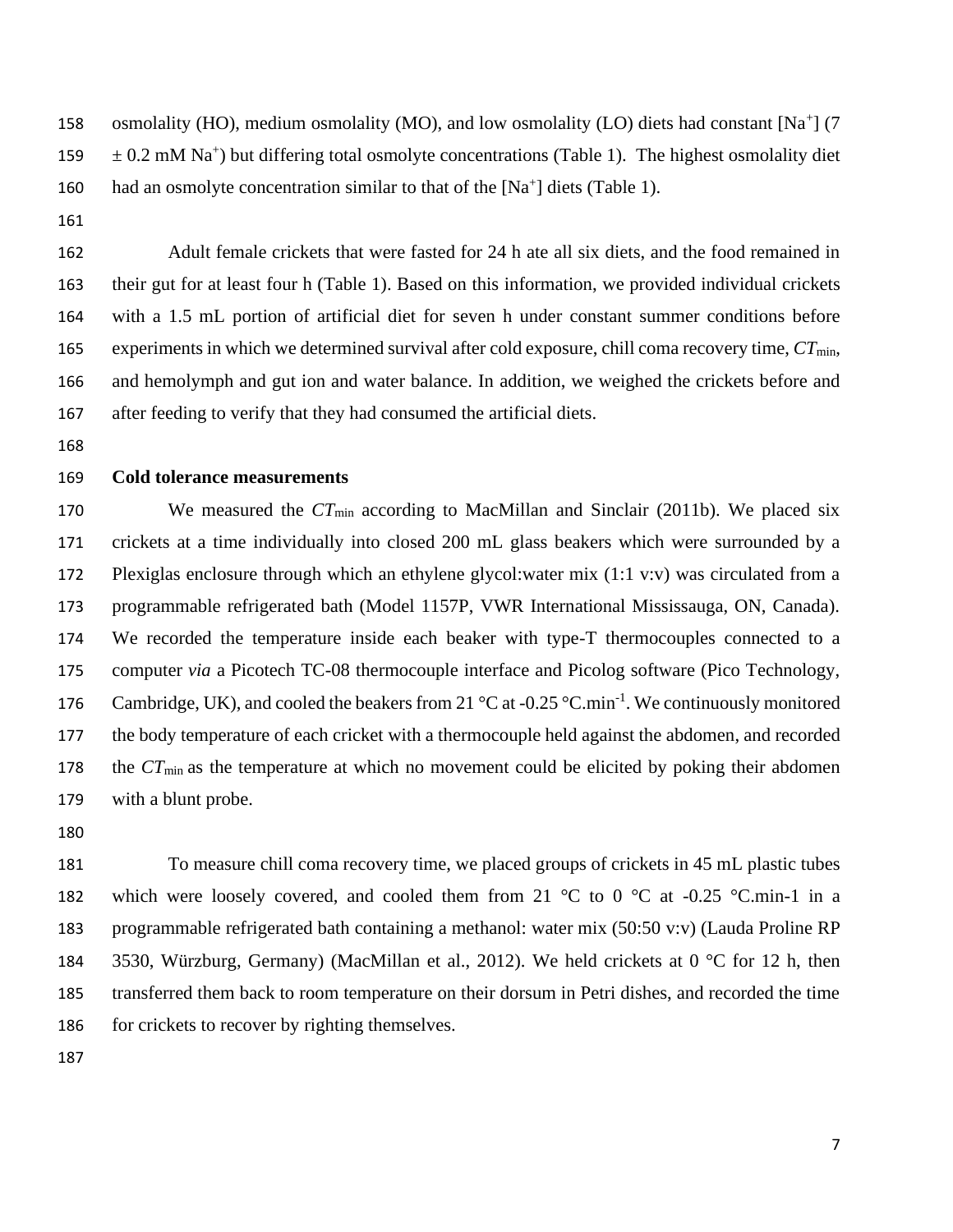To assess chilling survival, we placed crickets in 45 mL loosely-covered plastic tubes 189 upright in an ice slurry (at  $0^{\circ}$ C) for three days. We then transferred crickets to individual plastic dishes with access to rabbit food and water *ad libitum* and allowed them to recover in rearing conditions for 24 h. We assessed survival 48 h after removal from the cold and categorized crickets as either fit (able to walk and jump), injured (alive, but lacking coordination and ability to jump), or dead, after MacMillan and Sinclair (2011b).

## **Ion concentration analyses**

196 After crickets were fed on the artificial diets for seven hours, we either kept crickets at 25 197 °C (0 h), exposed them to 0 °C for 12 h, or exposed them to 0 °C for 72 h, and then measured ion concentrations in the hemolymph and hindgut. We dissected the 0 h crickets at room temperature 199 (c. 21  $^{\circ}$ C) and dissected 12 and 72 h cold-exposed crickets on ice. We collected hemolymph in a 200 μL tube containing 100 μL of concentrated nitric acid. We isolated the hindgut from the rest of the digestive tract using microscissors and placed it in a pre-weighed 200 μL tube. We then dried the hindguts in an oven for 48 h at 60 °C before adding 200 μL of concentrated nitric acid to dissolve the tissue (Des Marteaux and Sinclair, 2016). We determined water content in the hindgut gravimetrically, by subtracting dry mass from wet mass.

 We prepared samples for atomic absorption spectrometry (AAS) as previously described by MacMillan and Sinclair (2011b). Briefly, hemolymph and dried hindgut samples were 208 digested in concentrated nitric acid at room temperature (21  $^{\circ}$ C) for 24 and 48 h, respectively, 209 then vortexed and diluted in double distilled  $H_2O$  to bring the samples within a measurable range of the AAS (iCE 3300, Thermo Scientific, Waltham MA, USA). To calculate ion concentrations 211 in the samples, we compared their absorption values to standard curves for  $Na^+$ ,  $K^+$  and Cobalt 212  $(Co^{2+}$ : to measure Cobalt-EDTA internal standards) generated using standards of known concentration diluted in nitric acid (for detailed calculations see supplementary material Table S4).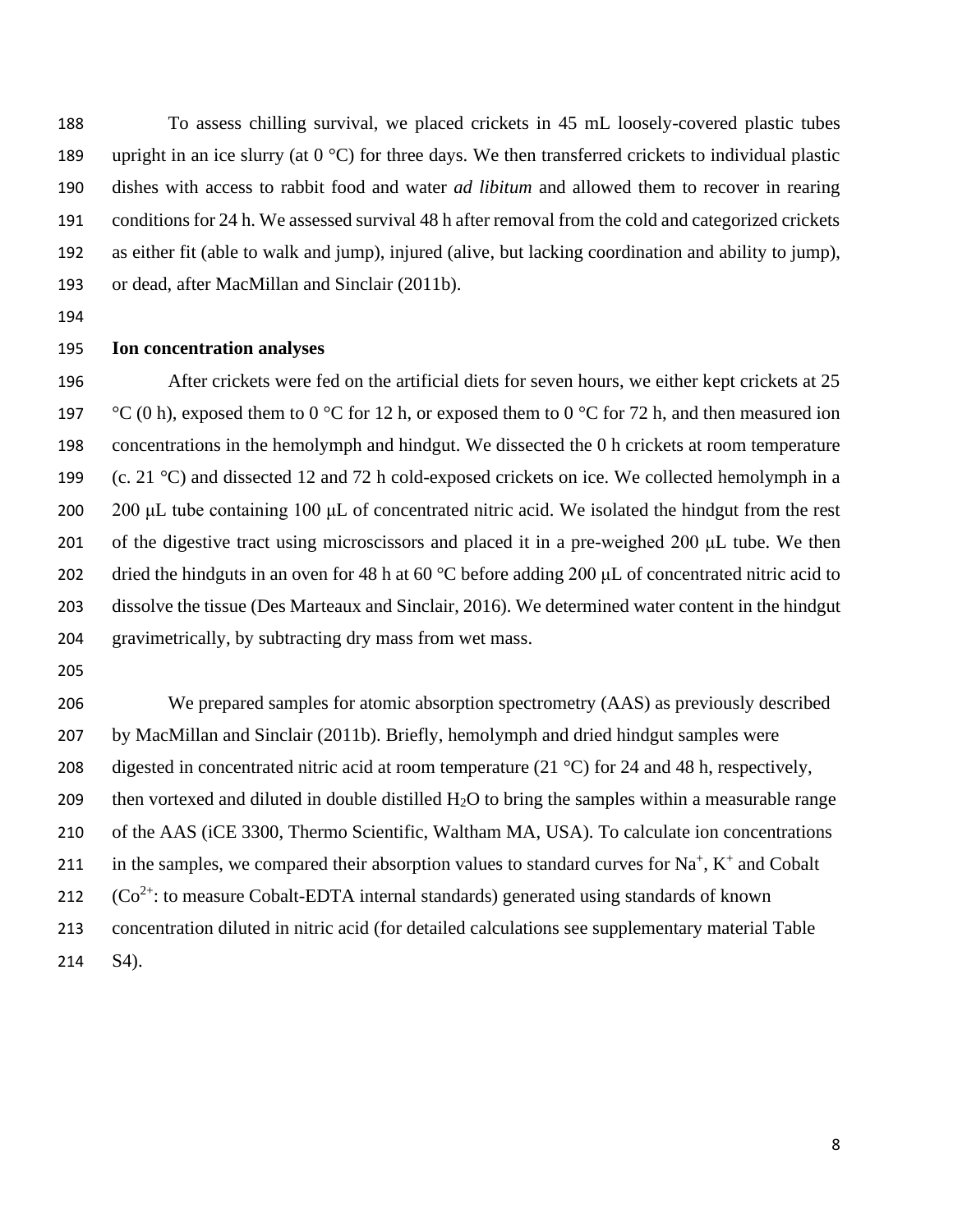## 215 **Data analysis**

216 We conducted all statistical analyses using R software v3.5.2 (R Development Core Team, 217  $2014$ ). Na<sup>+</sup> differentials were taken as the difference in [Na<sup>+</sup>] between the hemolymph and hindgut. 218 We compared Na<sup>+</sup> differentials,  $CT_{min}$ , and chill coma recovery time among diet treatments using 219 a one-way ANOVA followed by a Tukey's HSD *post hoc* comparison. We used a Fisher's exact 220 test to compare differences in the proportion of crickets that were injured, recovered, or dead after 221 cold exposure among diet treatment groups. We used two-way ANOVAs with Tukey's HSD *post hoc* comparisons to compare Na<sup>+</sup> differentials, hemolymph [Na<sup>+</sup>], hindgut [Na<sup>+</sup>], hindgut Na<sup>+</sup> 222 223 content, hemolymph  $[K^+]$ , and hindgut water content among diet and temperature treatment 224 groups. To meet the assumptions of ANOVA, we log-transformed any data that was non-normally 225 distributed or was non-homogenous prior to analyses.

226

#### 227 **RESULTS**

228

# 229 Verification of modified gut content in crickets fed Na<sup>+</sup> and osmolality diets

230 Loading the gut with low  $[Na^+]$  diets resulted in a  $[Na^+]$  differential that represented the 231 normal physiological conditions, such that the hemolymph [Na<sup>+</sup>] was higher in the hemolymph, 232 compared to the gut. Loading the gut with medium  $[Na^+]$  diets increased gut  $[Na^+]$  such that it 233 was slightly higher than hemolymph  $[Na^+]$ , but not significantly higher than loading the gut with 234 low [Na<sup>+</sup>] diets (F<sub>2,21</sub> = 7.9,  $p = 0.25$ ; Fig. 2). Loading the gut with high [Na<sup>+</sup>] diets increased gut 235 [Na<sup>+</sup>] such that it was significantly higher than hemolymph [Na<sup>+</sup>], thus the [Na<sup>+</sup>] differential 236 between the hemolymph and hindgut was significantly reversed prior to cold exposure in the high 237 [Na<sup>+</sup>] diet. (F<sub>2,21</sub> = 7.9,  $p < 0.001$ ; Fig. 2). Loading cricket guts with diets of varying osmolyte 238 concentrations did not affect [Na<sup>+</sup>] differentials between the hemolymph and hindgut ( $F_{2,21} = 1.4$ , 239  $p = 0.26$ ; Fig. 2).

240

#### **Effect of dietary manipulations on cold tolerance of crickets fed Na<sup>+</sup>** 241 **and osmolality diets**

242 The  $CT_{min}$  did not differ among crickets fed on various  $[Na^+]$  or osmolyte diets  $(Na^+$  diets: 243 F<sub>2, 21</sub> = 0.14,  $p = 0.87$ ; osmolality diets: F<sub>2, 21</sub> = 0.69,  $p = 0.52$ ; Fig. 3A). However, crickets fed on 244 high [Na<sup>+</sup>] diets recovered from chill coma more rapidly than those fed on lower [Na<sup>+</sup>] diets (F<sub>2,41</sub>)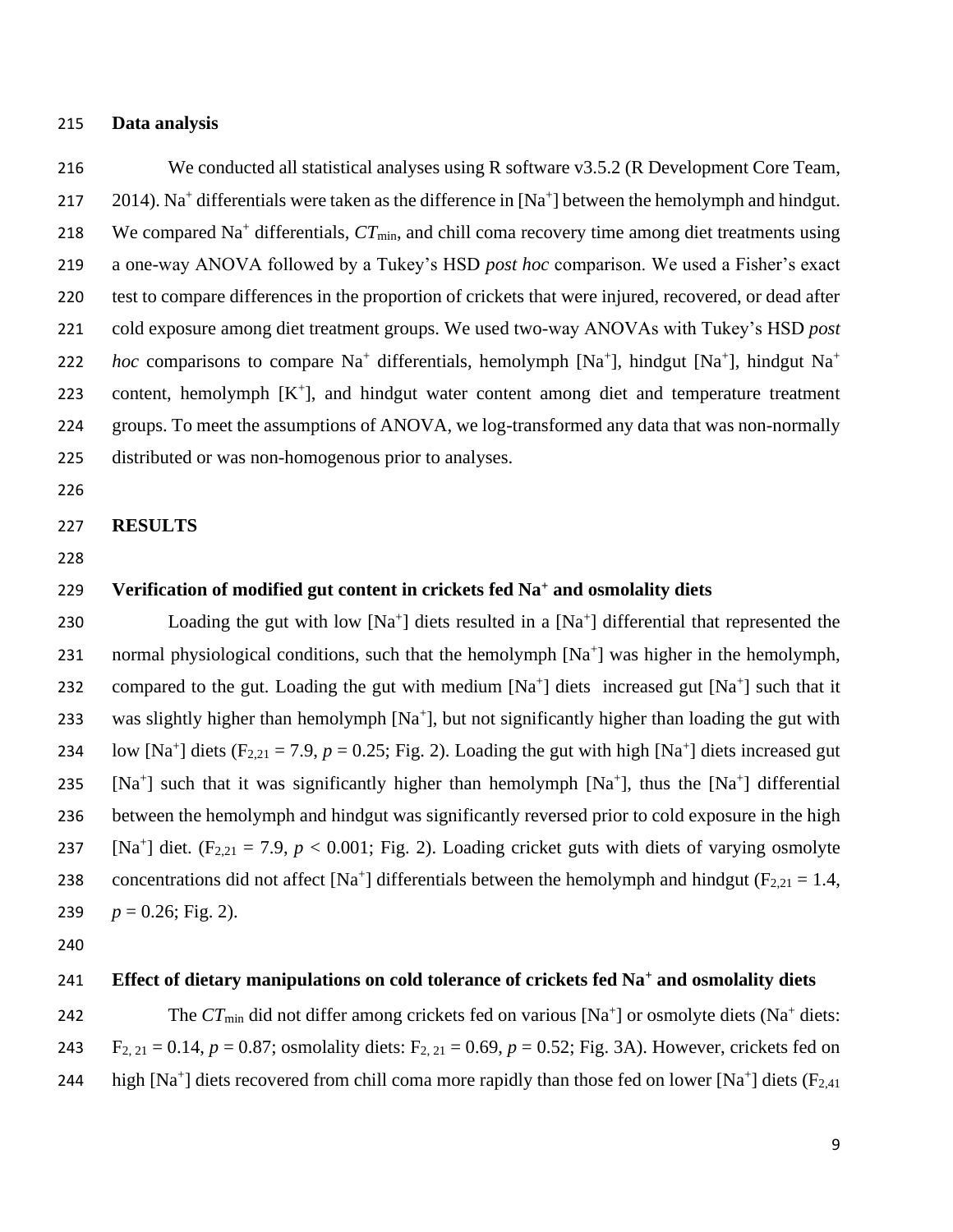245  $= 4.4, p = 0.019$ ; Fig. 3B). Conversely, crickets fed on the low [Na<sup>+</sup>] diet showed greater survival 246 after a three-day exposure to  $0^{\circ}$ C compared with those fed on medium or high [Na<sup>+</sup>] diets (Fisher's 247 exact test,  $p = 0.004$ ; Fig. 4A, Figure S2). Changing the total osmolyte concentration of the gut did 248 not affect chill coma recovery time  $(F_{2,42} = 0.29, p = 0.75; Fig. 3A)$  or survival after three days of 249 exposure to 0 °C (Fisher's exact test,  $p = 0.76$ ; Fig. 4B). The diets themselves appeared to have 250 no immediate adverse effect, as all crickets fed on low, medium, and high [Na<sup>+</sup>]/osmolality diets 251 at 25  $\degree$ C for seven hours survived at least three days (Supplementary material; Table S3).

252

# **Dietary Na<sup>+</sup>** 253 **effects on ion and water balance after cold exposure**

254 Prior to cold exposure, hemolymph  $[Na^+]$  was approximately  $140 \pm 13$  mM for all crickets 255 regardless of diet Na<sup>+</sup> content. By 12 h of exposure to 0  $^{\circ}C$ , [Na<sup>+</sup>] differentials between the 256 hemolymph and hindgut of all crickets (i.e. across all [Na<sup>+</sup>] diets) nearly equilibrated; a small 257 difference in [Na<sup>+</sup>] remained between the hemolymph and hindgut ( $F_{4,54} = 10.2$ ,  $p = <0.001$ ; Fig. 258 5A). This pattern persisted at 72 of cold exposure. At 12 h of cold exposure, hemolymph [Na<sup>+</sup>] 259 had decreased significantly (to roughly  $76 \pm 15$  mM;  $F_{2,56} = 92$ ,  $p < 0.001$ ; Fig. 5C), and this 260 decrease did not differ significantly among the different [Na<sup>+</sup>] diets  $(F_{4,56} = 1.3, p = 0.27$  Fig. 5C). 261 By 72 h of cold exposure, hemolymph [Na<sup>+</sup>] had nearly returned to pre cold-exposure values across 262 all  $[Na^+]$  diets ( $(F_{2,56} = 92, p < 0.001$ ; Fig. 5C), and hemolymph  $[Na^+]$  increased significantly more 263 after 72 h of cold exposure in crickets fed on medium and high  $[Na^+]$  diets compared to those fed 264 on low [Na<sup>+</sup>] diets (Tukey's HSD,  $p < 0.001$ ). Gut [Na<sup>+</sup>] had decreased in all crickets at 12 h of 265 cold exposure, and remained similarly low at 72 h of cold exposure  $(F_{2,60} = 40.6, p < 0.001;$  Fig. 266 5E). Hindgut Na<sup>+</sup> initially decreased in all crickets after 12 h of cold exposure (F<sub>2,60</sub> = 6.2, *p* < 0.001; Fig. 6A), but crickets fed on medium and high [Na<sup>+</sup>] diets still had higher hindgut Na<sup>+</sup> 267 268 content compared to those fed on low  $[Na^+]$  diets (Tukey's HSD,  $p < 0.001$ ). At 72 h of cold 269 exposure, hindgut Na<sup>+</sup> content increased crickets fed on all diets, but more so in crickets fed on 270 medium and high  $[Na^+]$  diets  $(F_{2,60} = 6.2, p < 0.001;$  Fig. 6A).

271

272 Hemolymph  $[K^+]$  increased during cold exposure  $(F_{2,54} = 115, p < 0.001;$  Fig. 7A), and 273 this increase was most pronounced between 12 and 72 h. Such changes in hemolymph  $[K^+]$  were 274 consistent across the different [Na<sup>+</sup>] diets (F<sub>2,54</sub> = 1.6,  $p = 0.22$ ). Gut water volume increased 275 during cold exposure in a similar pattern to hemolymph  $[K^+]$ ; the increase was most pronounced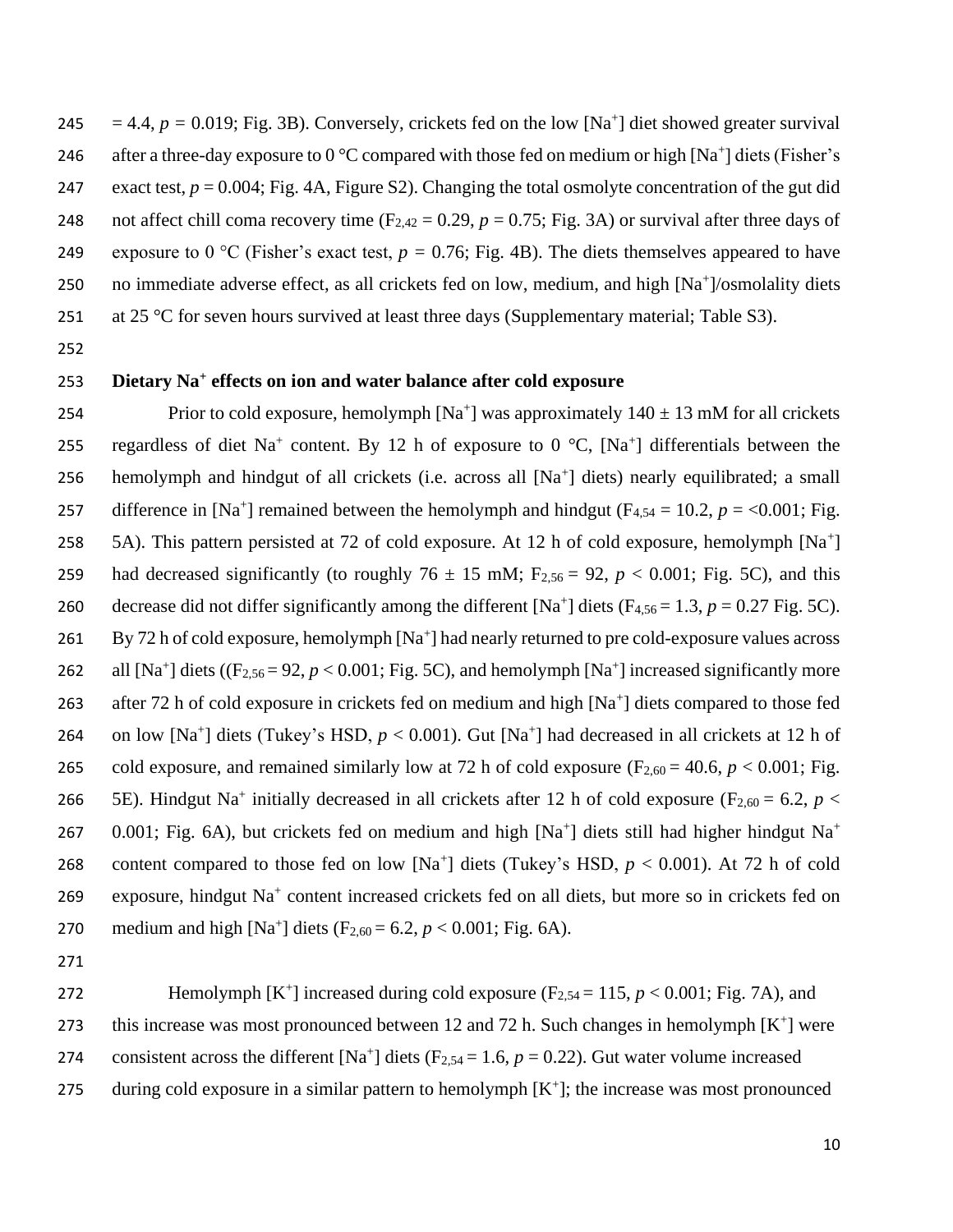276 between 12 and 72 h of cold exposure, however this increase in gut water content was not 277 significant  $(F_{2,60} = 0.11, p = 0.60;$  Fig. 8A). There was slightly more gut water at 72 h of cold 278 exposure in crickets fed on high [Na<sup>+</sup>], and this increase in gut water was almost significant ( $F_{2,60}$ ) 279  $= 0.60, p = 0.06$ ; Fig. 8A).

280

# 281 **Dietary osmolality effects on ion and water balance after cold exposure**

282 There were no significant changes in the  $[Na^+]$  differential between the hemolymph and 283 hindgut after either 12 or 72 h of cold exposure  $(F_{4,54} = 2.5, p = 0.09; Fig. 5B)$  The type of 284 osmolality diet had no significant effect on hemolymph  $[Na^+]$  at a given time point ( $F_{2,56} = 2.3$ , *p* 285 = 0.11; Fig 5D). Hemolymph  $[Na^+]$  had decreased at 12 h of cold exposure (most notably in 286 medium and low osmolality diets;  $F_{2,56} = 9.1$ ,  $p < 0.001$ ; Fig 5D), but hemolymph [Na<sup>+</sup>] 287 approximately returned to pre-cold exposure values at 72 h (Tukey's HSD,  $p < 0.001$ ). Gut [Na<sup>+</sup>] 288 decreased markedly and significantly by 12 h cold exposure for all osmolality diets and returned 289 to pre-cold levels by 72 h ( $F_{4,60} = 4.4$ ,  $p = 0.016$ ; Fig. 5F)

290

291 Hindgut Na<sup>+</sup> content initially decreased in crickets fed on all osmolality diets at 12 h of 292 cold exposure but returned to control levels at 72 h of cold exposure  $(F_{4,59} = 5.1, p < 0.001; Fig.$ 293 6B). There were no differences in hindgut  $Na<sup>+</sup>$  content among crickets fed on different osmolality 294 diets  $(F_{2,59} = 0.72, p = 0.16; Fig. 6B)$ . Hemolymph  $[K^+]$  had increased significantly by 12 h of cold 295 exposure for all osmolality diets (most notably in the low osmolality diet), and remained elevated 296 at 72 h of cold exposure  $(F_{4,50} = 3.1; p = 0.024; Fig. 7B)$ .

297

298  $\blacksquare$  At a given cold exposure time, hemolymph  $[K^+]$  did not differ significantly among crickets 299 fed on low, medium or high osmolality diets  $(F_{2,50} = 1.8, p = 0.17; Fig. 7B)$ . Hindgut water volume 300 did not change among crickets fed on either low, medium or high osmolality diets ( $F_{2,60} = 0.83$ , *p* 301 = 0.44; Fig. 8B), or after any length of cold exposure  $(F_{2,60} = 2.25, p = 0.11; Fig. 8B)$ .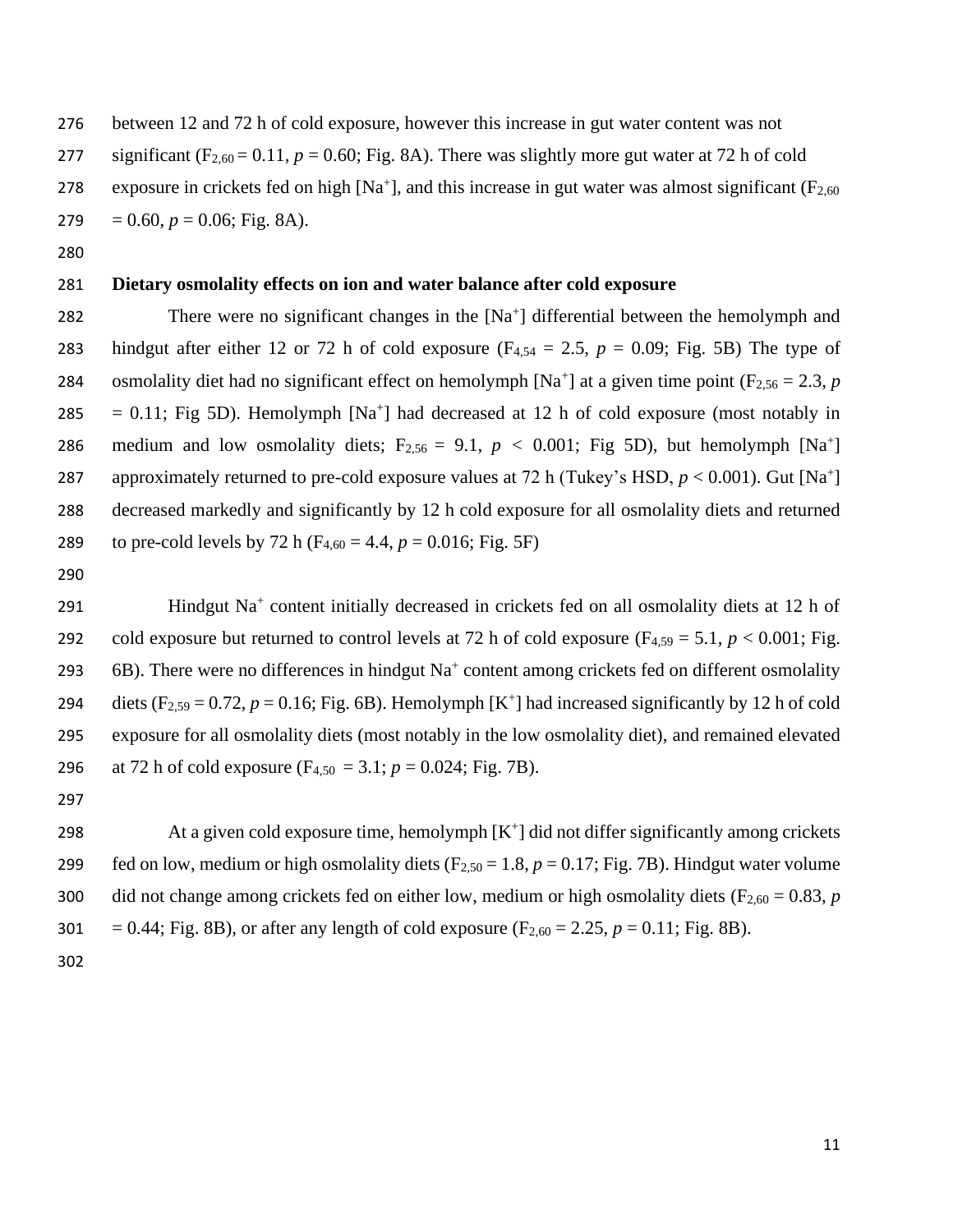#### 303 **DISCUSSION**

304 To test the hypothesis that the extent of water and ion balance lost during chill coma (and 305 its consequences for cold tolerance) is driven by the  $[Na^+]$  differential between the hemolymph 306 and gut, we manipulated  $[Na^+]$  differentials using artificial diets with varying  $[Na^+]$ . Reversing 307 this [Na<sup>+</sup>] differential with various Na<sup>+</sup> diets did not completely prevent leak of Na<sup>+</sup> from the 308 hemolymph into the hindgut during cold exposure as we predicted. The reversed  $[Na^+]$  differential 309 had no effect on the  $CT_{min}$ , but decreased chill coma recovery time after a short (12 h) cold exposure. This suggests that reversal of the  $[Na^+]$  differential allowed crickets to re-establish  $Na^+$ 310 311 homeostasis during recovery from short term cold exposure faster, and thus reduce chill coma 312 recovery time, which aligns with our initial predictions. Conversely, the reversed  $[Na^+]$  differential 313 led to a reduction in survival following a longer (72 h) cold exposure. Therefore, although a high 314 gut Na<sup>+</sup> load may allow crickets to recover from chill coma faster after a short-term cold exposure, 315 this dietary stress likely exacerbates chilling injuries accumulated during prolonged cold exposure.

316

317 To control for the inadvertent effects of high osmolality in our [Na<sup>+</sup>] diets, we also assessed 318 homeostasis and cold tolerance in crickets fed on diets with varying osmolalities. We found that 319 varying osmolality in the cricket gut affected neither the  $CT_{min}$ , chill coma recovery after a short 320 (12h) cold exposure, nor survival after a long (72h) cold exposure. There were no significant 321 effects of dietary osmolality on gut [Na<sup>+</sup>], hemolymph [Na<sup>+</sup>], hemolymph [K<sup>+</sup>] or Na<sup>+</sup> content in 322 crickets after either 12 or 72 h of cold exposure, thus we can rule out any changes in ion and water 323 distribution observed in crickets fed on varying  $[Na^+]$  as being driven by manipulated osmotic 324 differentials. Gut Na<sup>+</sup> content in crickets fed on either low, medium or high osmolality diets did 325 not surpass that of crickets fed on low  $[Na^+]$  diets (Figure 6A). This further supports our use of 326 diets with varying osmolality as controls, because all three osmolality diets had the same  $[Na^+]$  as 327 our low  $[Na^+]$  diet.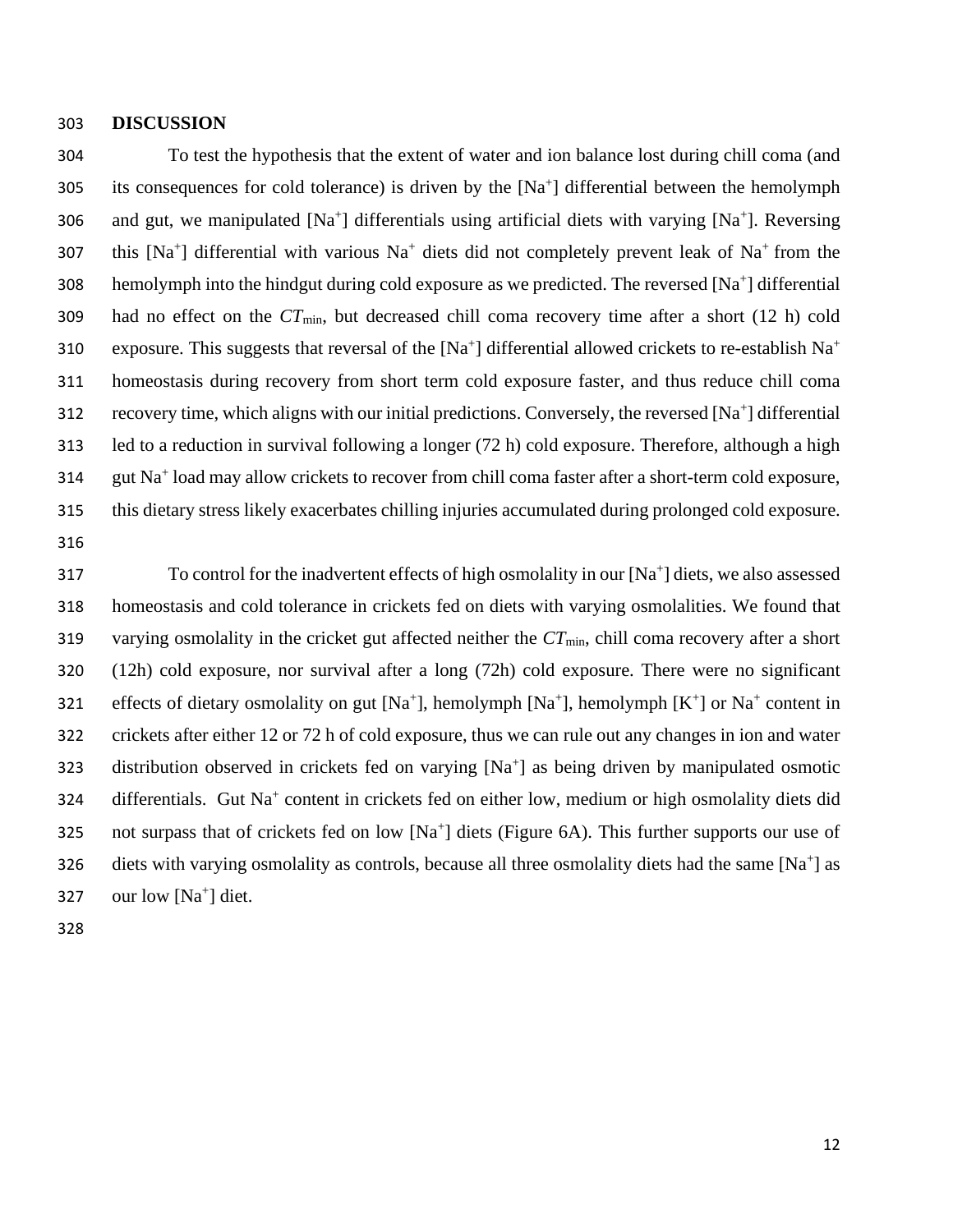# **Reversing the [Na<sup>+</sup> ] differential has various effects on cold tolerance and homeostasis during cold exposure**

331 Reversing the  $[Na^+]$  differential did not affect the  $CT_{min}$ , and this agrees with the standing hypothesis that the passive movement of ions and water down gradients is not mechanistically linked to chill coma onset (Overgaard and MacMillan, 2017). For example, recent studies 334 demonstrate that chill coma onset is driven by processes unrelated to  $K^+$  and  $Na^+$ -driven muscle depolarization (Andersen et al., 2015a), and chill coma paralysis in *G. pennsylvanicus* precedes 336 changes in hemolymph [K<sup>+</sup>] (Des Marteaux and Sinclair, 2016). Similarly, some *Drosophila* 337 species enter chill coma before the theoretical chill coma muscle potential threshold  $\left(\sim -40 \text{ mV}\right)$  is reached (Andersen et al., 2015b). Potentially, chill-induced spreading depolarization in the central nervous system (rather than hyperkalemia) sets the *CT*min (at least for *Drosophila,* Andersen and Overgaard, 2019; and *L. migratoria,* Robertson et al., 2017).

342 We predicted that reversing the hemolymph-hindgut  $[Na^+]$  differential would prevent leak 343 of Na<sup>+</sup> to the hindgut during short-term cold exposure, thereby decreasing chill coma recovery time (as less time and energy would be required to restore a more minor disruption in homeostasis). 345 When  $[Na^+]$  differentials were manipulated by artificial diets, hindgut  $Na^+$  content decreased at 12 346 h of cold exposure, but increased at 72 h of cold exposure. We hypothesize that when the  $[Na^+]$ 347 differential was reversed (i.e. when hindgut  $[Na^+]$  exceeded hemolymph  $[Na^+]$ ),  $Na^+$  instead migrated from the hindgut into the hemolymph during the first 12 h of cold exposure. This is 349 perhaps not surprising, given that  $Na<sup>+</sup>$  is expected to leak down a concentration gradient during chill coma (Macmillan and Sinclair, 2011b). Although we did not observe a corresponding increase 351 in hemolymph [Na<sup>+</sup>] at 12 h, it is possible that a bulk influx of Na<sup>+</sup> also drew water concomitantly from the surrounding tissues (Des Marteaux and Sinclair, 2016); however we must limit this speculation in the absence of hemolymph volume measurements. We also speculate that overall gut contents might have leaked from the gut to the hemolymph during the first 12 h of chill coma; because crickets ate a substantial amount of diet, their guts were full and thus a high hydrostatic pressure could have opposed the electrochemical gradients driving water and ions into the gut from the hemolymph (MacMillan and Sinclair, 2011b). Alternatively, crickets may be expelling excess 358 hindgut  $Na^+$  some time between 0-12 h either through defecation or regurgitation.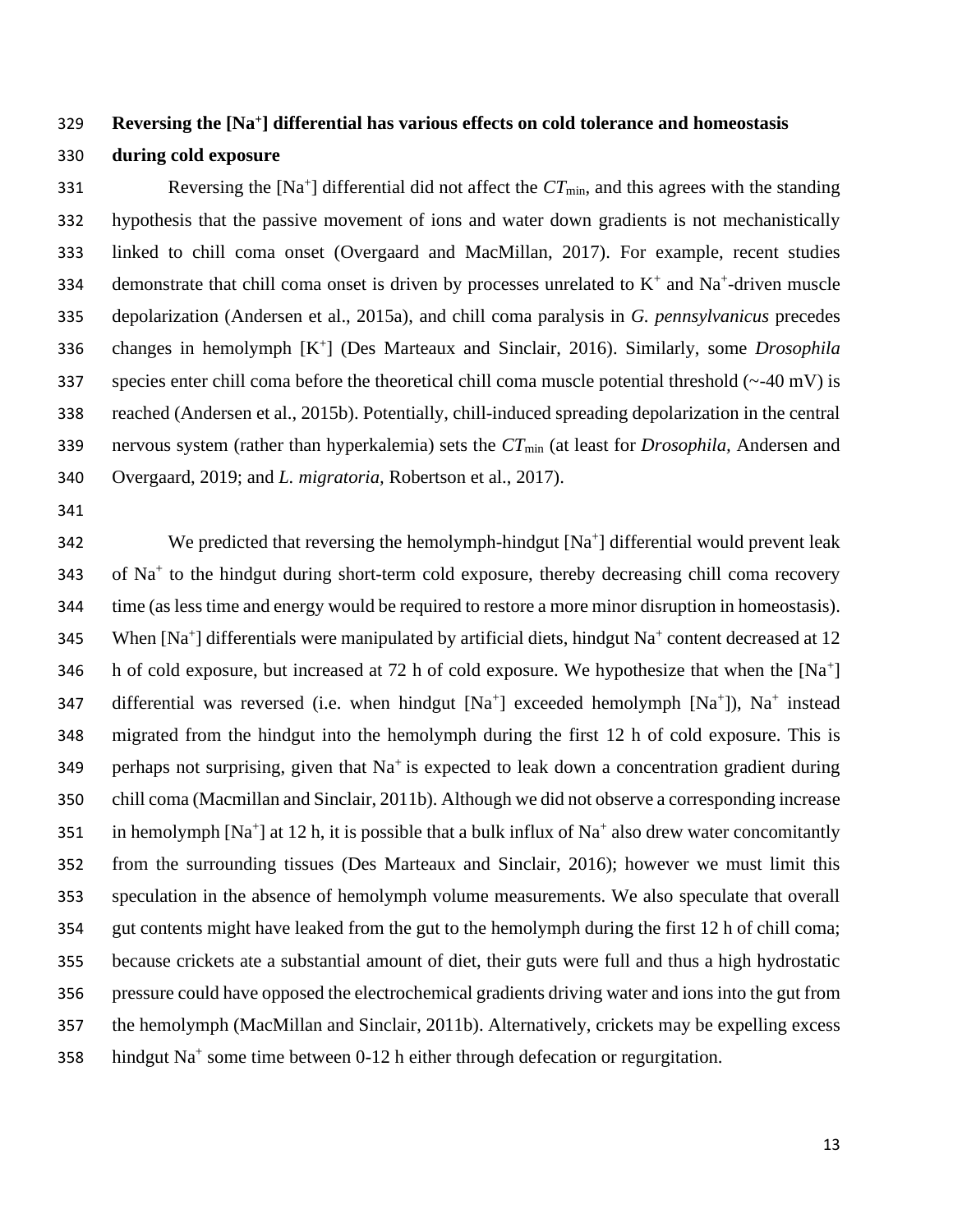359 Despite faster chill coma recovery times in crickets fed on medium and high [Na<sup>+</sup>] diets, 360 we did not observe a lower gut Na<sup>+</sup> content, higher hemolymph  $[Na<sup>+</sup>]$  or any differences in gut 361 water content or hemolymph  $[K^+]$  compared to crickets fed on low  $[Na^+]$  diets. We speculate that 362 this faster chill coma recovery could be driven by patterns of ion and water balance during the first 363 12 h of chill coma. Because we observed an equilibrium of  $Na<sup>+</sup>$  differentials after 12 h of cold 364 exposure, it is difficult to link faster chill coma recovery with changes in ion balance. Thus, future 365 experiments should measure  $Na<sup>+</sup>$  flux between the hemolymph, hindgut, and surrounding tissues 366 at several time points during this first 12 h of cold exposure to determine how a high  $[Na^+]$  diet 367 affects the movement of Na<sup>+</sup> in early chill coma, and the distribution of Na<sup>+</sup> among tissues in the 368 absence of active transport should be traced more effectively.

369

 We predicted that reversing the [Na<sup>+</sup>] differential between the hemolymph and hindgut would reduce bulk movement of water towards the gut during cold exposure, but this is not what 372 we observed. Irrespective of the [Na<sup>+</sup>] in the hindgut, or the length of time exposed to  $0^{\circ}$ C, hindgut water volume did not increase appreciably. There was a slight increase in water volume between 12 and 72 h of cold exposure, but it was not statistically significant. We speculate that this small volume of water influx to the gut between 12 and 72 h, irrespective of diet, could be driven by cold-induced changes to gut permeability during chill coma. Water likely leaks into the gut through paracellular channels, and the integrity of junctions in these paracellular channels decreases with cold exposure (MacMillan et al., 2017). Thus, in this experiment, cold-induced epithelial barrier 379 disruption could be more important than the hemolymph-gut  $[Na^+]$  differential in determining the flow of bulk water in *G. pennsylvanicus,* despite our initial predictions.

381

382 We predicted that reversing hemolymph-hindgut  $[Na^+]$  differentials would reduce the 383 extent of hyperkalemia in the hemolymph during cold exposure, which is not what we observed. 384 This suggests that faster chill coma recovery time in crickets fed on medium and high-[Na<sup>+</sup>] diets 385 was not driven by the extent of cold-induced hyperkalemia *per se,* but rather by the extent of 386 hypernatria in the hindgut. Faster chill coma recovery time in chill susceptible insects, including 387 *G. veletis* crickets (Coello Alvarado et al., 2015; Des Marteaux and Sinclair, 2016), is often associated with lower basal levels of hemolymph [Na<sup>+</sup>]. When compared to *G. pennsylvanicus*, *G.* 389 veletis have lower basal hemolymph [Na<sup>+</sup>] and consequently a reduced [Na<sup>+</sup>] differential between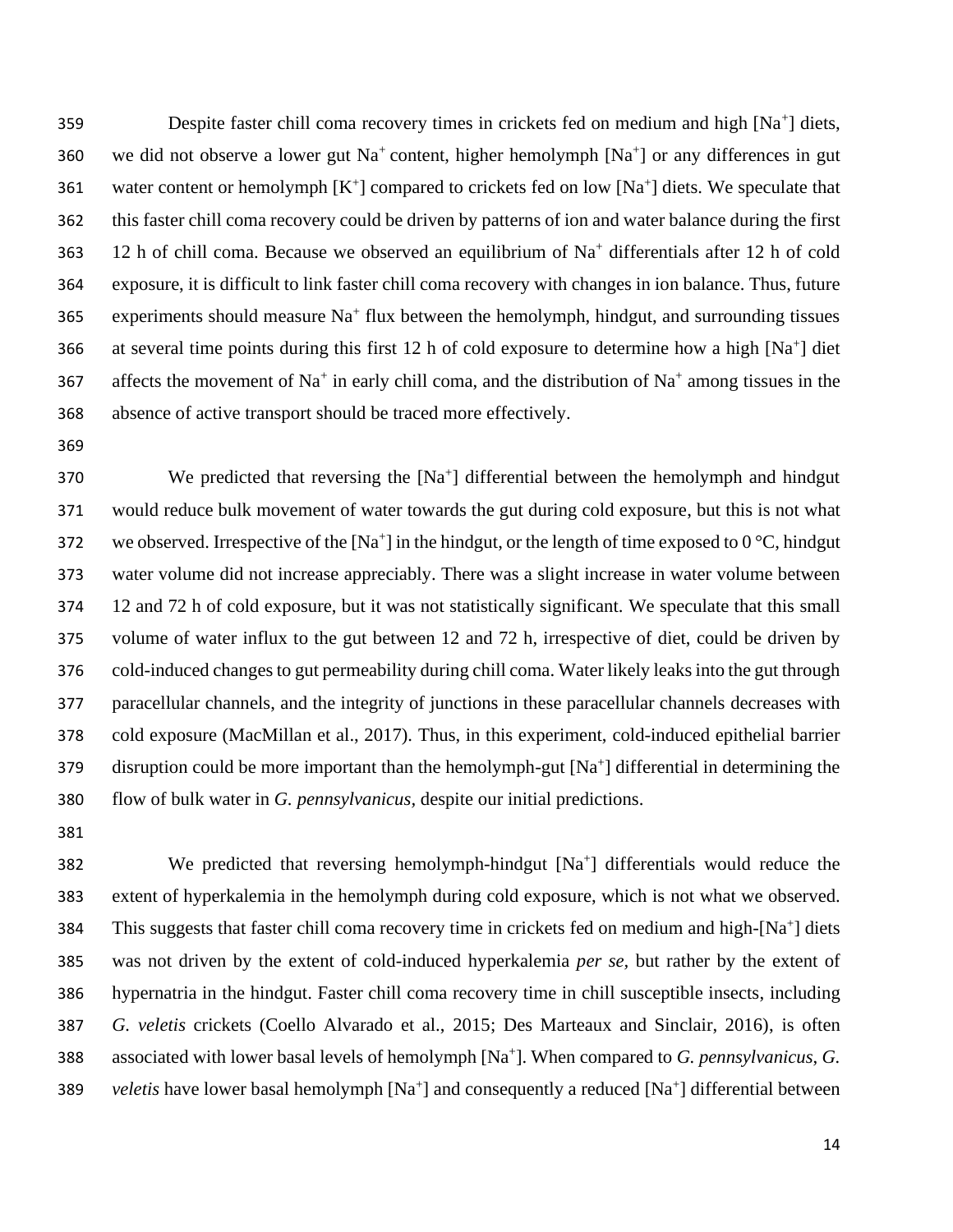the hemolymph and hindgut. (Des Marteaux and Sinclair, 2016). At 0 °C, *G. veletis* maintain Na<sup>+</sup> and water balance better than *G. pennsylvanicus*, but both species suffer increased hemolymph  $[K^+]$  to the same extent during cold exposure (Des Marteaux and Sinclair, 2016), which is 393 concordant with our observations in crickets fed on varying  $[Na^+]$  diets.

## **Reversing [Na<sup>+</sup> ] differentials impairs survival after prolonged cold exposure**

396 Manipulating the hemolymph-hindgut  $[Na^+]$  differential reduced survival after a prolonged 397  $(72 h)$  cold exposure, which contradicts our prediction that crickets fed on a high [Na<sup>+</sup>] diet would 398 exhibit less leak of  $Na<sup>+</sup>$  towards the gut and therefore have increased survival after cold exposure. 399 This is surprising given that crickets fed on high  $[Na<sup>+</sup>]$  diets recovered more quickly from chill coma, and fast chill coma recovery time is often correlated with increased survival at low temperatures (Andersen et al., 2015b; Andersen et al., 2017a). We speculate that poor survival 402 following prolonged cold exposure reflects accumulated Na<sup>+</sup> stress (discussed below).

 Although hindgut water content at 72 h of cold exposure was statistically unaffected by the 405 diets, hindgut  $[Na^+]$  and  $Na^+$  content were higher in all crickets at 72 h relative to 12 h. 406 Furthermore, the greatest increase in both  $[Na^+]$  and  $Na^+$  content was observed for crickets fed on 407 high  $[Na^+]$  diets. We hypothesize that such a high  $Na^+$  content was difficult to regulate during recovery from cold exposure, and thus contributed to higher mortality. Because the hindgut 409 epithelium (rectal pads) drives reabsorption of  $Na<sup>+</sup>$  at permissive temperatures, it is likely that the 410 cold-attributed reduction in the activity of epithelial  $Na^+/K^+ATP$  as prevented adequate regulation 411 of excess gut Na<sup>+</sup>. Dietary salt stress causes gene expression changes in the insect renal system similar to some of those seen with cold stress (Des Marteaux et al., 2017; MacMillan et al., 2016; Stergiopoulos et al., 2009), so it is possible that the combination of the two stresses had an antagonistic effect, leading to reduced survival. Furthermore, although we focused on the hindgut as an important site for maintaining ion and water balance in the cold, the Malpighian tubules also play an important tole in insect cold and salt tolerance (Andersen et al., 2017b; Yerushalmi et al., 2018). Dietary salt stress can stimulate rates of urine secretion through the release of diuretic factors (such as capa neuropeptides) which are also released during recovery from cold exposure (MacMillan et al., 2018; Terhzaz et al., 2015). We speculate that both cold and salt stress exacerbated tissue injury, ultimately limiting survival after a prolonged cold exposure.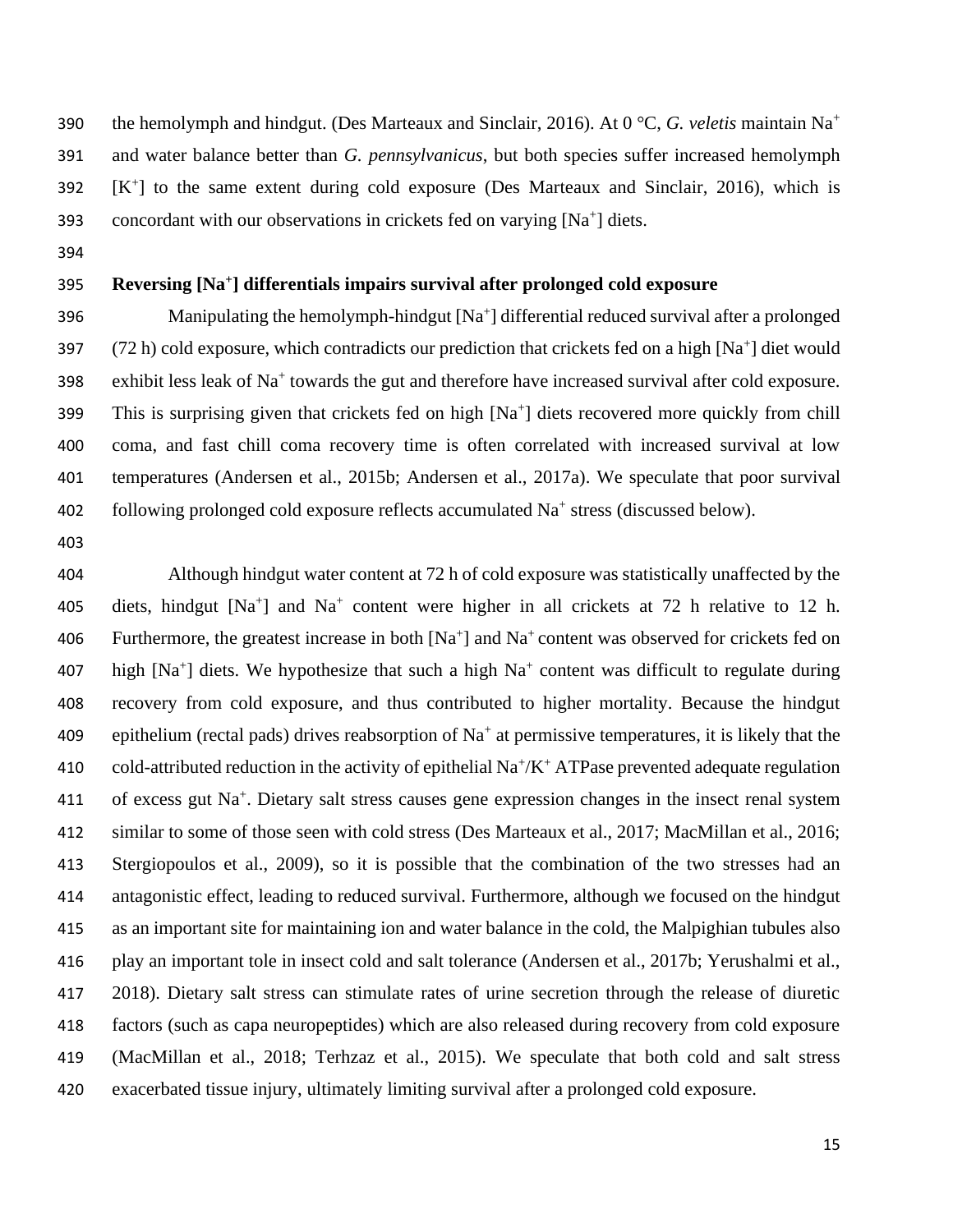#### **CONCLUSIONS AND FUTURE DIRECTIONS**

 It has been well established that the maintenance of ion homeostasis is key for survival of chill-susceptible insects at low temperatures (Overgaard and MacMillan, 2017). Here we show 425 that modifying  $[Na^+]$  differentials between the hemolymph and the hindgut can partially improve insect performance following short-term cold exposure by facilitating a faster recovery from chill coma. However, irreversible chilling injury during longer-term cold exposure appears to be 428 exacerbated by dietary  $Na<sup>+</sup>$  stress. We provide further evidence that the ion differential between the hemolymph and hindgut plays a role in determining insect cold tolerance, but that the  $Na<sup>+</sup>$  differential across the gut does not appear to drive movement of water, or consequently affect the development of hemolymph hyperkalemia during chill coma.

433 Because insects maintain homeostasis, experimentally manipulating  $Na<sup>+</sup>$  differentials between the hemolymph and hindgut was challenging, and did not yield the results we might expect for several reasons. First, we measured end point ion concentrations and not ion flux, thus it was difficult to conclude how our manipulations affected the movement of ions during cold exposure. Second, we only focused on how manipulating differentials affected ion and water balance at the hindgut, however it is possible that our manipulations changed the function of other components of the renal system (e.g. the Malpighian tubules or other gut segments). Thus, future studies should aim to measure ion fluxes directly, and across multiple tissues.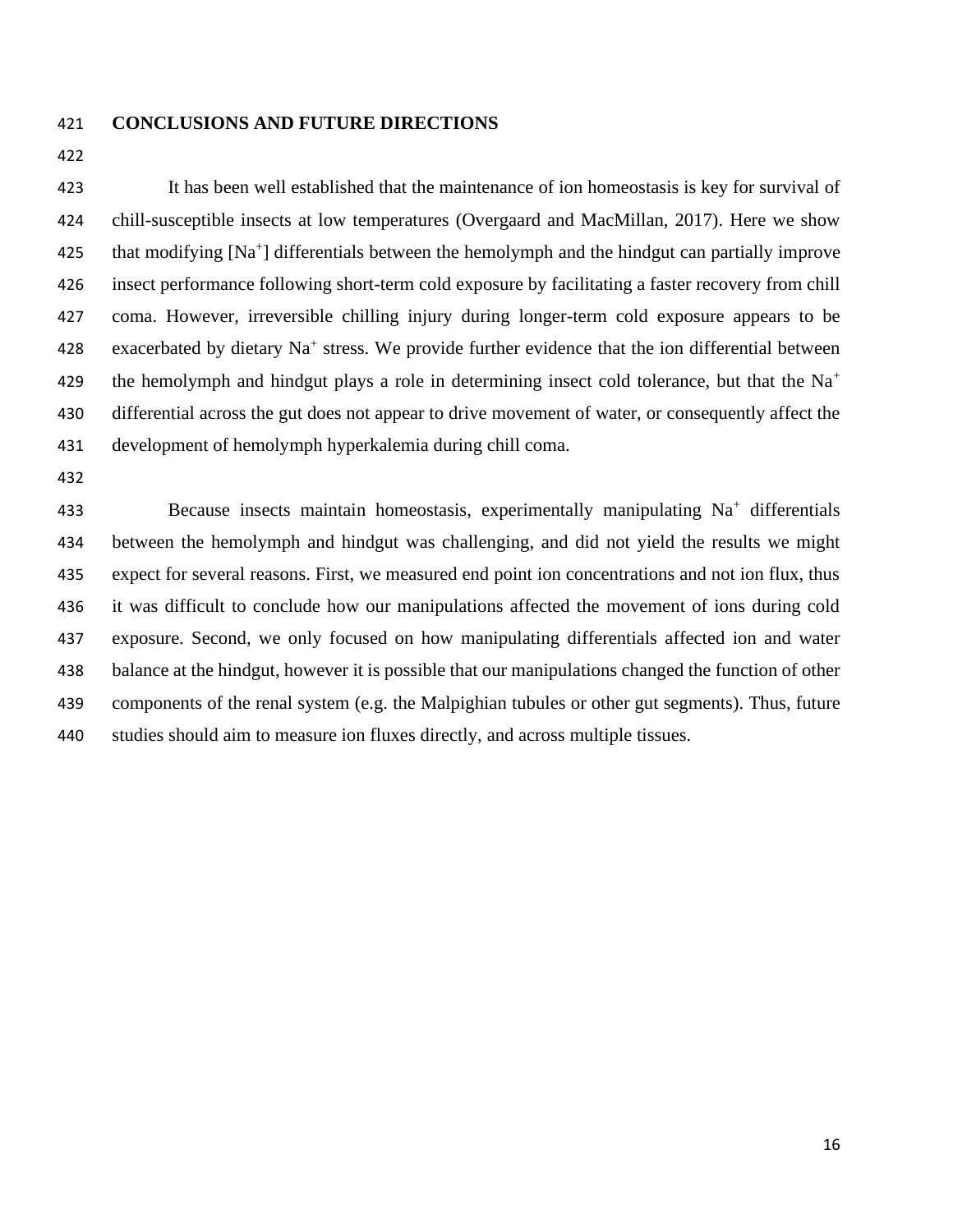# **ACKNOWLEDGEMENTS**

 We would like to thank Tari Little for her assistance in the laboratory, and extend special thanks to Heath MacMillan, Chris Guglielmo, Brendan McCabe, and Morag Dick who provided helpful advice early in the project, as well as four anonymous reviewers whose thoughtful assessments greatly improved earlier versions of the manuscript.

# **FUNDING**

- This work was supported by the Natural Sciences and Engineering Research Council of Canada
- *via* a Discovery Grant to BJS, an Alexander Graham Bell Canada Graduate Scholarship to LEDM,
- and a Post-Graduate Doctoral Scholarship to JEL.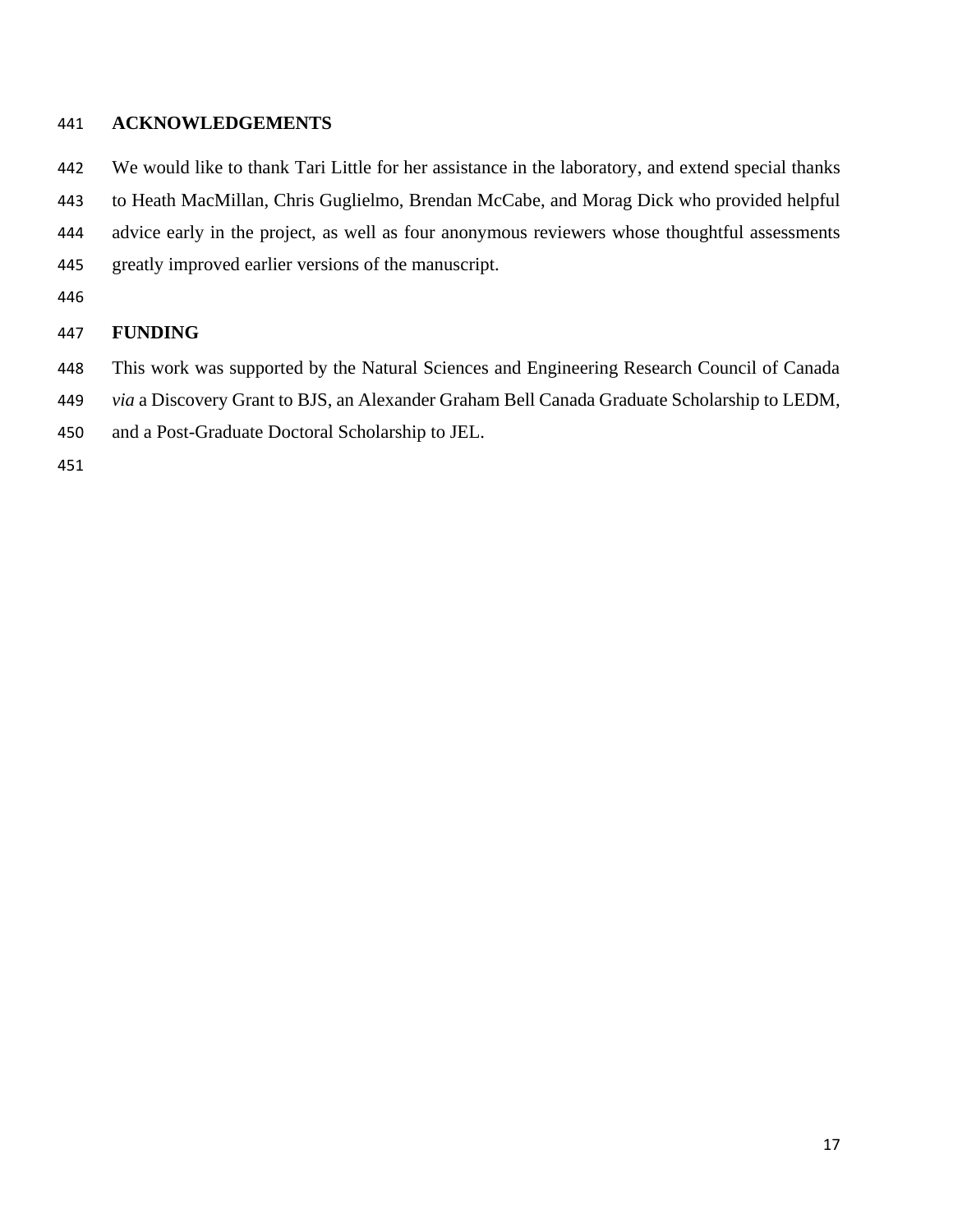#### **REFERENCES**

- Coello Alvarado, L.E.C., MacMillan, H.A., Sinclair, B.J., 2015. Chill-tolerant *Gryllus* crickets maintain ion balance at low temperatures. J. Insect Physiol. 77, 15-25.
- Andersen, J.L., Findsen, A., Overgaard, J., 2013. Feeding impairs chill coma recovery in the migratory locust (*Locusta migratoria*). J. Insect Physiol. 59, 1041-1048.
- Andersen, J.L., MacMillan, H.A., Overgaard, J., 2015a. Muscle membrane potential and insect chill coma. J. Exp. Biol. 218, 2492-2495.
- Andersen, J.L., Manenti, T., Sørensen, J.G., MacMillan, H.A., Loeschcke, V., Overgaard, J., 2015b. How to assess *Drosophila* cold tolerance: chill coma temperature and lower lethal

temperature are the best predictors of cold distribution limits. Func. Ecol. 29, 55-65.

- Andersen, M.K., Folkersen, R., MacMillan, H.A., Overgaard, J., 2017a. Cold acclimation
- improves chill tolerance in the migratory locust through preservation of ion balance and membrane potential. J. Exp. Biol. 220, 487-496.
- Andersen, M.K., MacMillan, H.A., Donini, A., Overgaard, J., 2017b. Cold tolerance of *Drosophila* species is tightly linked to the epithelial K+ transport capacity of the Malpighian tubules and rectal pads. J. Exp. Biol. 220, 4261-4269.
- Andersen, M.K., Overgaard, J., 2019. The central nervous system and muscular system play different roles for chill coma onset and recovery in insects. Comp. Biochem. Physiol., A:
- Comp. Physiol. 233, 10-16.
- Bayley, J.S., Winther, C.B., Andersen, M.K., Grønkjær, C., Nielsen, O.B., Pedersen, T.H.,
- 472 Overgaard, J., 2018. Cold exposure causes cell death by depolarization-mediated  $Ca^{2+}$

overload in a chill-susceptible insect. Proc. Nat. Acad. Sci. 115, E9737-E9744.

- Des Marteaux, L.E., Khazraeenia, S., Yerushalmi, G.Y., Donini, A., Li, N.G., Sinclair, B.J.,
- 2018a. The effect of cold acclimation on active ion transport in cricket ionoregulatory
- tissues. Comp. Biochem. Physiol., A: Comp, Physiol. 216, 28-33.
- Des Marteaux, L.E., McKinnon, A.H., Udaka, H., Toxopeus, J., Sinclair, B.J., 2017. Effects of
- cold-acclimation on gene expression in Fall field cricket (*Gryllus pennsylvanicus*) ionoregulatory tissues. BMC Genomics. 18, 357.
- Des Marteaux, L.E., Sinclair, B.J., 2016. Ion and water balance in *Gryllus* crickets during the first twelve hours of cold exposure. J. Insect Physiol. 89, 19-27.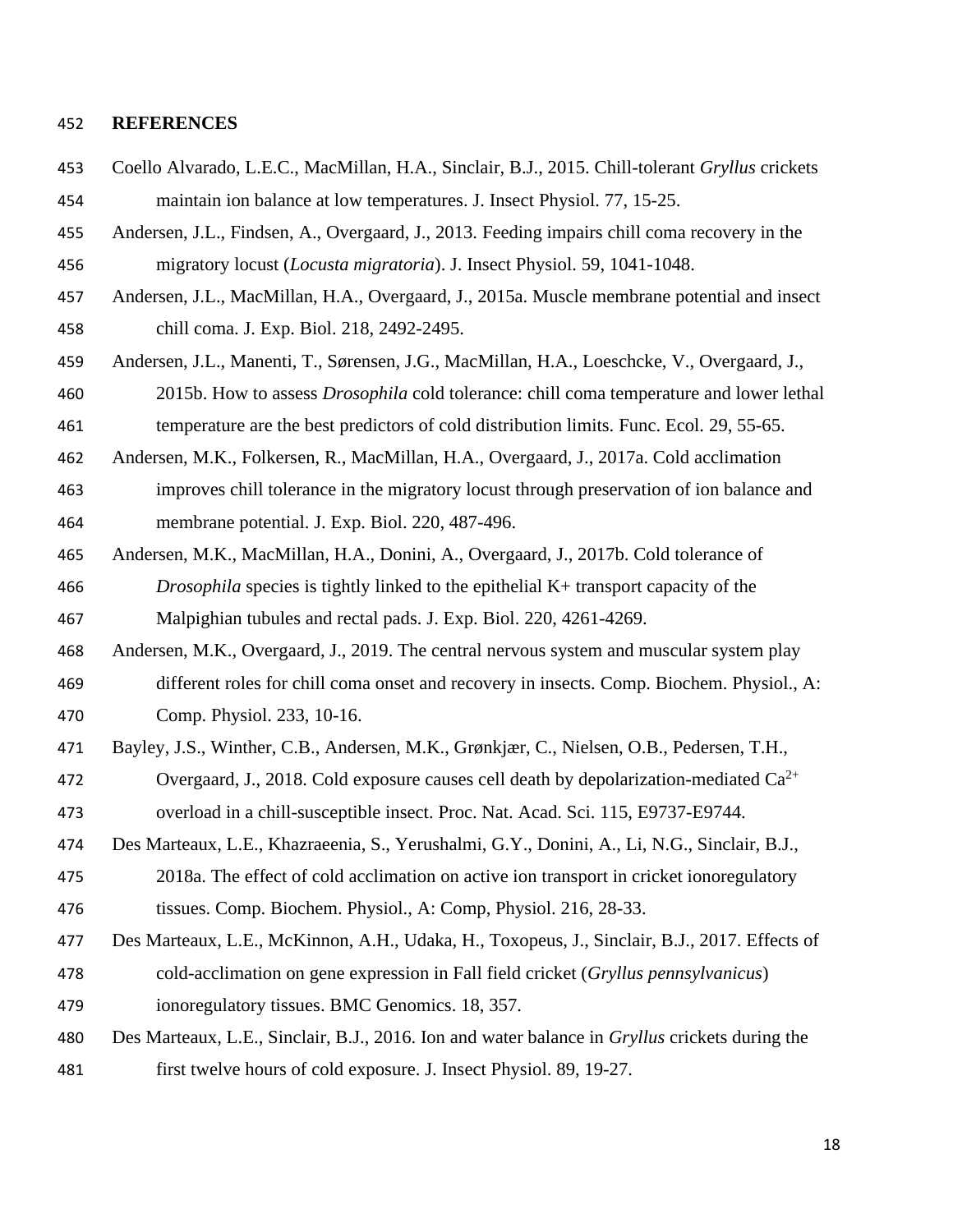- Des Marteaux, L.E., Stinziano, J.R., Sinclair, B.J., 2018b. Effects of cold acclimation on rectal macromorphology, ultrastructure, and cytoskeletal stability in *Gryllus pennsylvanicus* crickets. J Insect Physiol. 104, 15-24.
- Dissanayake, P., Zachariassen, K.E., 1980. Effect of warm acclimation on the cationic
- concentrations in the extracellular and intracellular body fluid of hibernating *Rhagium*
- *inquisitor* beetles. Comp. Biochem. Physiol., A: Comp. Physiol. 65, 347-350.
- Findsen, A., Andersen, J.L., Calderon, S., Overgaard, J., 2013. Rapid cold hardening improves recovery of ion homeostasis and chill coma recovery in the migratory locust *Locusta migratoria*. J. Exp. Biol. 216, 1630-1637.
- Findsen, A., Pedersen, T.H., Petersen, A.G., Nielsen, O.B., Overgaard, J., 2014. Why do insects enter and recover from chill coma? Low temperature and high extracellular potassium compromise muscle function in *Locusta migratoria*. J. Exp. Biol. 217, 1297-1306.
- Gerber, L., Overgaard, J., 2018. Cold tolerance is linked to osmoregulatory function of the hindgut in *Locusta migratoria*. J. Exp. Biol. 221, jeb173930.
- Jackson, S., Nicolson, S.W., 2002. Xylose as a nectar sugar: from biochemistry to ecology. Comp. Biochem. Physiol., B: Comp. Biochem. 131, 613-620.
- Koštál, V., Vambera, J., Bastl, J., 2004. On the nature of pre-freeze mortality in insects: water balance, ion homeostasis and energy charge in the adults of *Pyrrhocoris apterus*. J. Exp. Biol. 207, 1509-1521.
- Koštál, V., Yanagimoto, M., Bastl, J., 2006. Chilling-injury and disturbance of ion homeostasis in the coxal muscle of the tropical cockroach (*Nauphoeta cinerea*). Comp. Biochem.
- Physiol., B: Comp. Biochem. 143, 171-179.
- MacMillan, H.A., Andersen, J.L., Davies, S.A., Overgaard, J., 2015a. The capacity to maintain ion and water homeostasis underlies interspecific variation in *Drosophila* cold tolerance. Sci. Rep. 5, 18607.
- MacMillan, H.A., Andersen, J.L., Loeschcke, V., Overgaard, J., 2015c. Sodium distribution predicts the chill tolerance of *Drosophila melanogaster* raised in different thermal conditions. Am. J. Physiol. 308, R823-R831.
- MacMillan, H.A., Ferguson, L.V., Nicolai, A., Donini, A., Staples, J.F., Sinclair, B.J., 2015d.
- Parallel ionoregulatory adjustments underlie phenotypic plasticity and evolution of *Drosophila* cold tolerance. J. Exp. Biol. 218, 423-432.
-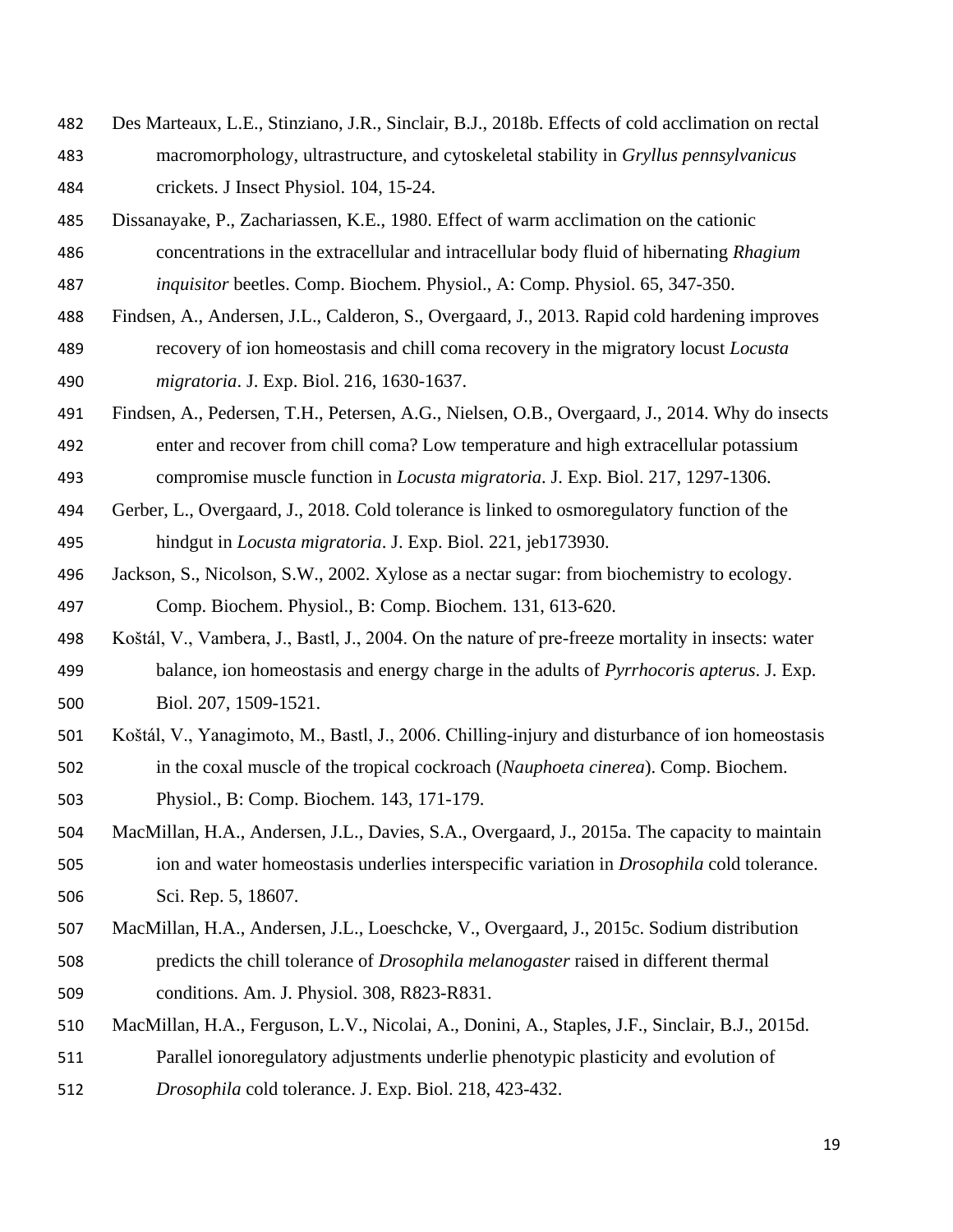- MacMillan, H.A., Knee, J.M., Dennis, A.B., Udaka, H., Marshall, K.E., Merritt, T.J., Sinclair,
- B.J., 2016. Cold acclimation wholly reorganizes the *Drosophila melanogaster* transcriptome and metabolome. Sci. Rep. 6, 28999.
- MacMillan, H.A., Nazal, B., Wali, S., Yerushalmi, G.Y., Misyura, L., Donini, A., Paluzzi, J.-P.,
- 2018. Anti-diuretic activity of a CAPA neuropeptide can compromise *Drosophila* chill tolerance. J. Exp. Biol. 221, jeb185884.
- MacMillan, H.A., Sinclair, B.J., 2011a. Mechanisms underlying insect chill-coma. J. Insect Physiol. 57, 12-20.
- MacMillan, H.A., Sinclair, B.J., 2011b. The role of the gut in insect chilling injury: cold-induced disruption of osmoregulation in the fall field cricket, *Gryllus pennsylvanicus*. J. Exp. Biol. 214, 726-734.
- MacMillan, H.A., Williams, C.M., Staples, J.F., Sinclair, B.J., 2012. Reestablishment of ion homeostasis during chill-coma recovery in the cricket *Gryllus pennsylvanicus*. Proc. Nat.
- Acad. Sci. 109, 20750-20755.
- MacMillan, H.A., Yerushalmi, G.Y., Jonusaite, S., Kelly, S.P., Donini, A., 2017. Thermal acclimation mitigates cold-induced paracellular leak from the *Drosophila* gut. Sci. Rep. 7, 8807.
- Maddrell, S., 1964. Excretion in the blood-sucking bug*, Rhodnius prolixus* Stål: III. The control of the release of the diuretic hormone. J. Exp. Biol. 41, 459-472.
- Maddrell, S., O'Donnell, M., 1992. Insect Malpighian tubules: V-ATPase action in ion and fluid transport. J. Exp. Biol. 172, 417-429.
- Naikkhwah, W., O'Donnell, M.J., 2011. Salt stress alters fluid and ion transport by Malpighian tubules of *Drosophila melanogaster*: evidence for phenotypic plasticity. J. Exp. Biol. 214, 3443-3454.
- O'Donnell, M., Dow, J., Huesmann, G., Tublitz, N., Maddrell, S., 1996. Separate control of
- anion and cation transport in malpighian tubules of *Drosophila Melanogaster*. J. Exp. Biol. 199, 1163-1175.
- O'Donnell, M., Maddrell, S., 1983. Paracellular and transcellular routes for water and solute movements across insect epithelia. J. Exp. Biol. 106, 231-253.
- Overgaard, J., MacMillan, H.A., 2017. The integrative physiology of insect chill tolerance. Ann.
- Rev. Physiol. 79, 187-208.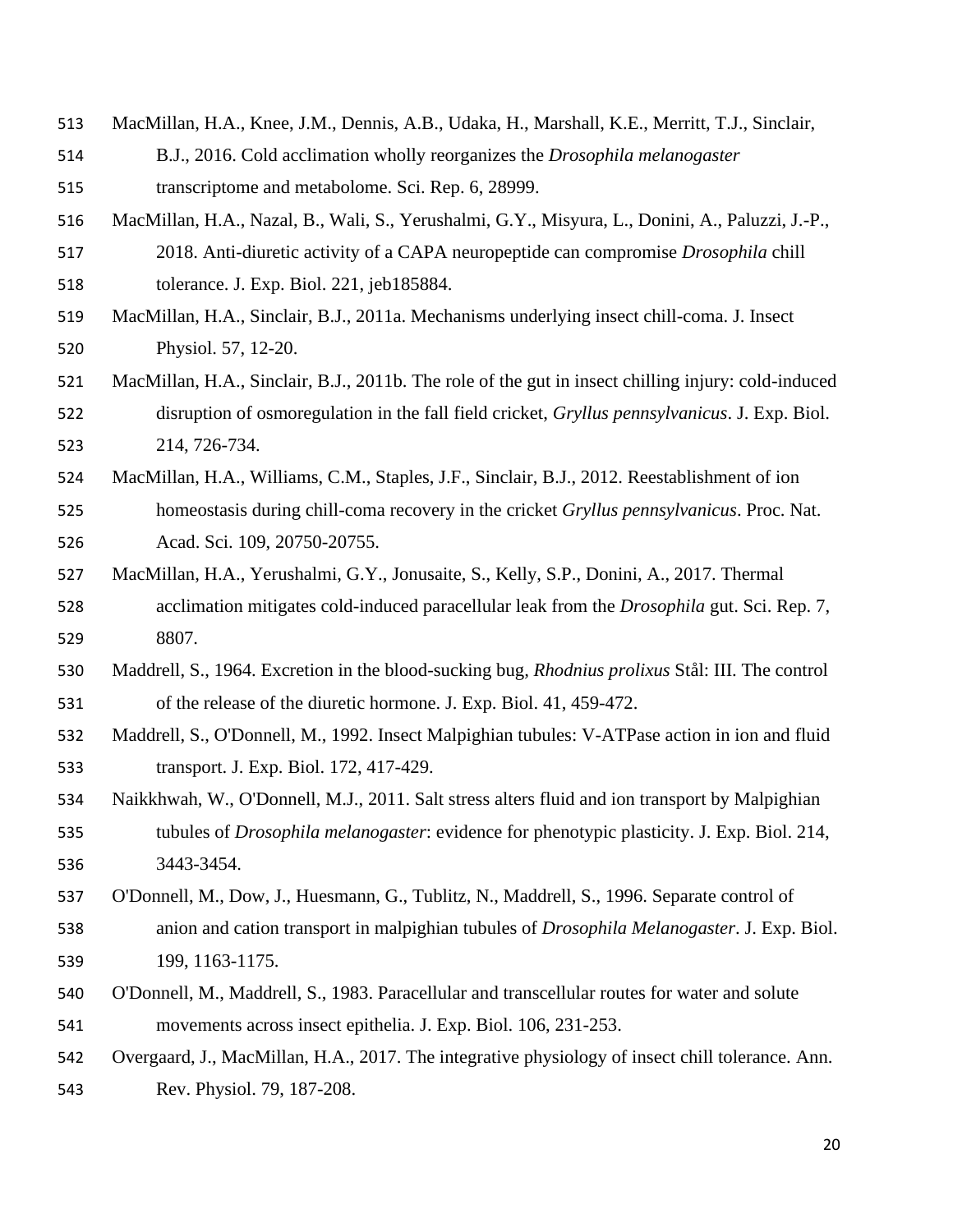- Robertson, R.M., Spong, K.E., Srithiphaphirom, P., 2017. Chill coma in the locust, *Locusta migratoria*, is initiated by spreading depolarization in the central nervous system. Sci. Rep. 7, 10297.
- Stergiopoulos, K., Cabrero, P., Davies, S.-A., Dow, J.A., 2009. Salty dog, an SLC5 symporter, modulates *Drosophila* response to salt stress. Physiol. Genomics. 37, 1-11.
- Terhzaz, S., Teets, N.M., Cabrero, P., Henderson, L., Ritchie, M.G., Nachman, R.J., Dow,
- J.A.T., Denlinger, D.L., Davies, S.-A., 2015. Insect capa neuropeptides impact desiccation and cold tolerance. Proc. Nat. Acad. Sci. 112, 2882-2887.
- Yerushalmi, G.Y., Misyura, L., Donini, A., MacMillan, H.A., 2016. Chronic dietary salt stress
- mitigates hyperkalemia and facilitates chill coma recovery in *Drosophila melanogaster*. J.
- Insect Physiol. 95, 89-97.
- Yerushalmi, G.Y., Misyura, L., MacMillan, H.A., Donini, A., 2018. Functional plasticity of the
- gut and the Malpighian tubules underlies cold acclimation and mitigates cold-induced hyperkalemia in *Drosophila melanogaster*. J. Exp. Biol. 221, jeb174904.
- Zachariassen, K.E., Kristiansen, E., Pedersen, S.A., 2004. Inorganic ions in cold-hardiness. Cryobiology. 48, 126-133.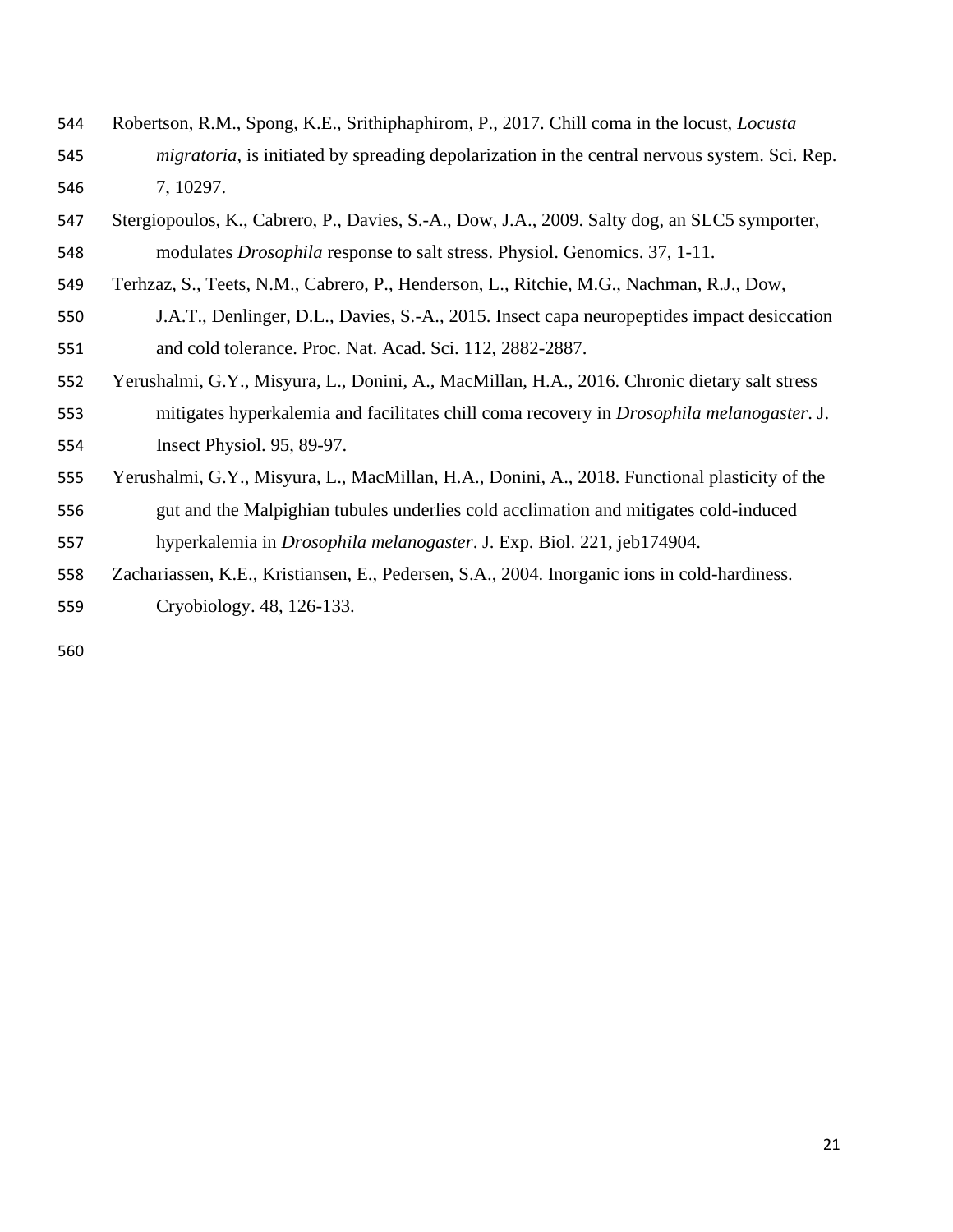# 561 **TABLES**

562 **Table 1**. Mean consumption of each experimental diet by individual *G. pennsylvanicus* crickets

| Diets with varying $[Na^+]$ |                                                  |                  |                               | Diets with varying osmolality             |                  |                                |
|-----------------------------|--------------------------------------------------|------------------|-------------------------------|-------------------------------------------|------------------|--------------------------------|
| <b>Diet</b>                 | <b>Mean diet</b><br>consumption<br>$(mg \pm SD)$ | $[Na^+]$<br>(mM) | [total]<br>$(mOsm kg-)$<br>11 | Mean diet<br>consumption<br>$(mg \pm SD)$ | $[Na^+]$<br>(mM) | [total]<br>(mOsm)<br>$kg^{-1}$ |
| Low                         | $59 + 29$                                        | 8.13             | 794.37                        | $29 \pm 16$                               | 7.80             | 200.25                         |
| Medium                      | $59 \pm 28$                                      | 119.88           | 971.86                        | $42 + 25$                                 | 7.50             | 374.136                        |
| High                        | $16 \pm 5$                                       | 540.45           | 1315.07                       | $53 + 24$                                 | 7.31             | 954.95                         |

# 563 over 7 h, and total  $Na^+$  and osmolyte concentrations of each diet.

564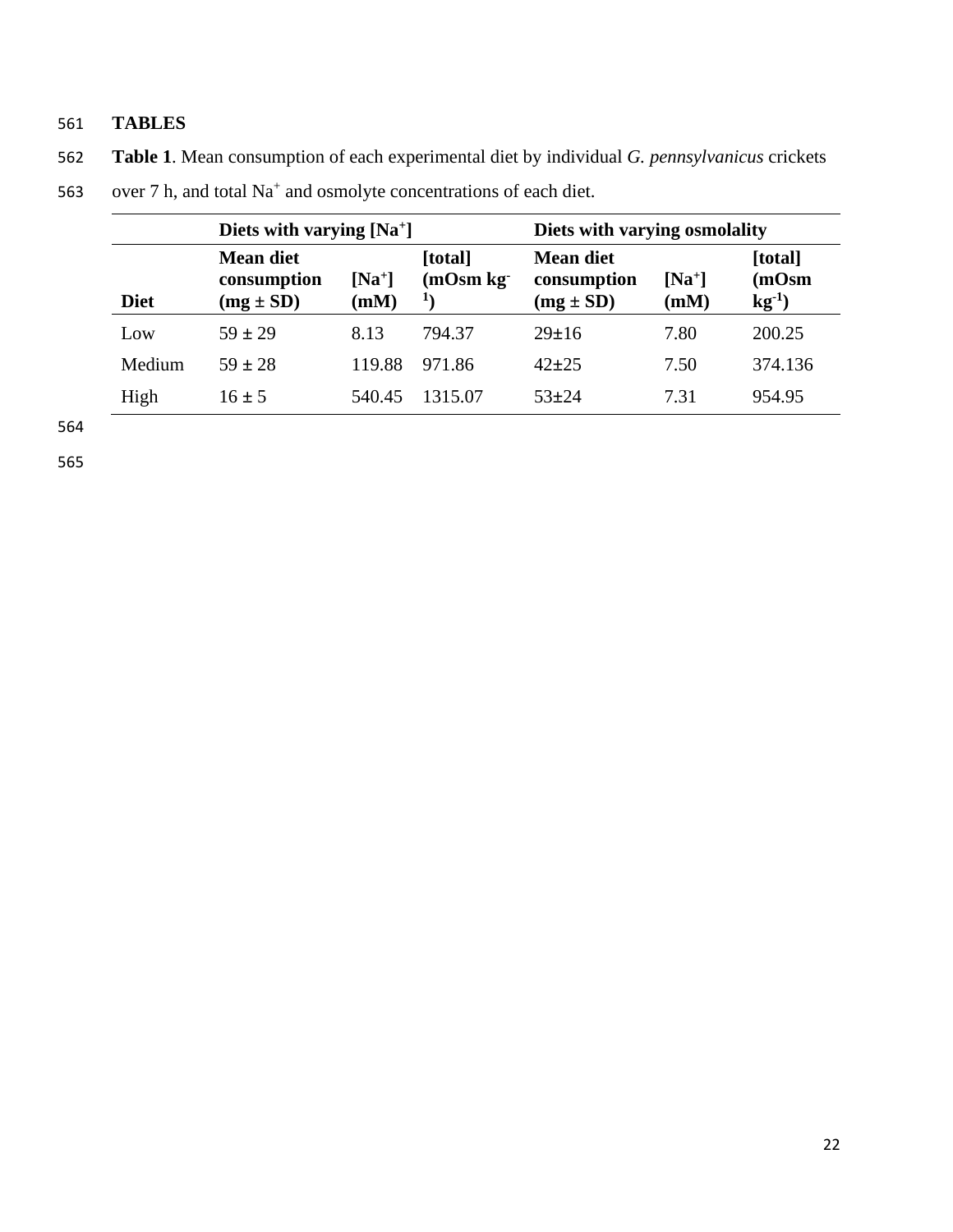## 566 **FIGURES**



567

**Figure 1.** A schematic of [Na<sup>+</sup>] diet manipulations with (A) predicted changes in hindgut function 569 and whole organism phenotype and  $(B)$  predicted changes in Na<sup>+</sup> and water balance in crickets fed 570 on the different diets. Before crickets enter chill coma (i.e. in control conditions), we assume they 571 maintain  $Na<sup>+</sup>$  ion and water homeostasis when fed on all diets, and that our diet manipulations 572 persist (see supplementary material for gut retention times of artificial diet). During chill coma, 573 hindgut epithelial permeability increases and  $Na^+/K^+$ -ATPase activity is reduced. Hindgut 574 permeability and  $\text{Na}^+/\text{K}^+$ -ATPase activity are independent of ion differentials between the 575 hemolymph and gut, therefore we predict that they will be unaffected by the different diets. During 576 chill coma, increased hindgut permeability and failure of active transport are thought to drive movement of Na<sup>+</sup> (and consequently water) into the gut. We therefore predict that reversing Na<sup>+</sup> 577 578 differentials between the hemolymph and hindgut in crickets fed on medium and high  $[Na^+]$  diets 579 should reduce/prevent leak of Na<sup>+</sup> and water from the hemolymph into the hindgut. We also predict 580 that less active transport will be required to re-establish  $[Na<sup>+</sup>]$  differentials in crickets fed on 581 medium and high [Na<sup>+</sup>] diets during recovery from chill coma, which will drive faster chill coma 582 recovery time and improve survival following recovery from chill coma.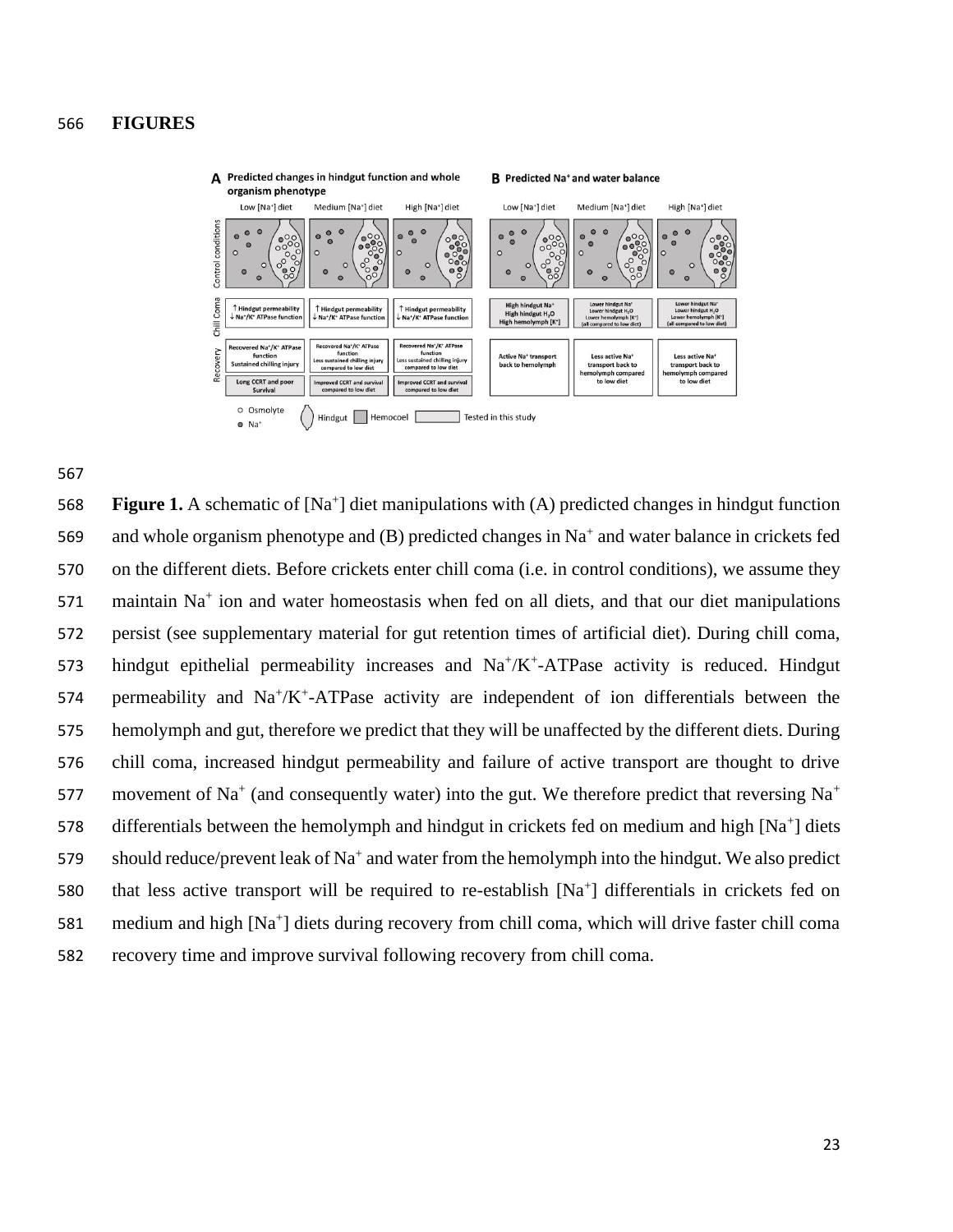

**Figure 2.** [Na<sup>+</sup>] differentials (Δ [Na<sup>+</sup>]) between the hemolymph and hindgut of *G. pennsylvanicus* 585 crickets fed on diets with varying  $[Na^+]$  (black) and osmolality (grey) for 7 h, as well as those kept 586 under control conditions (25 °C). The differential is calculated as the difference in [Na<sup>+</sup>] between 587 the hemolymph and hindgut, thus all values  $> 0$  indicate higher [Na<sup>+</sup>] in the hemolymph relative 588 to the hindgut, and values < 0 indicate higher  $[Na^+]$  in the hindgut relative to the hemolymph. Error 589 bars represent  $\pm$  s.e.m and different letters denote significant differences among diets according to 590 Tukey's HSD (*p* < 0.05). *N*=8 crickets per diet. 591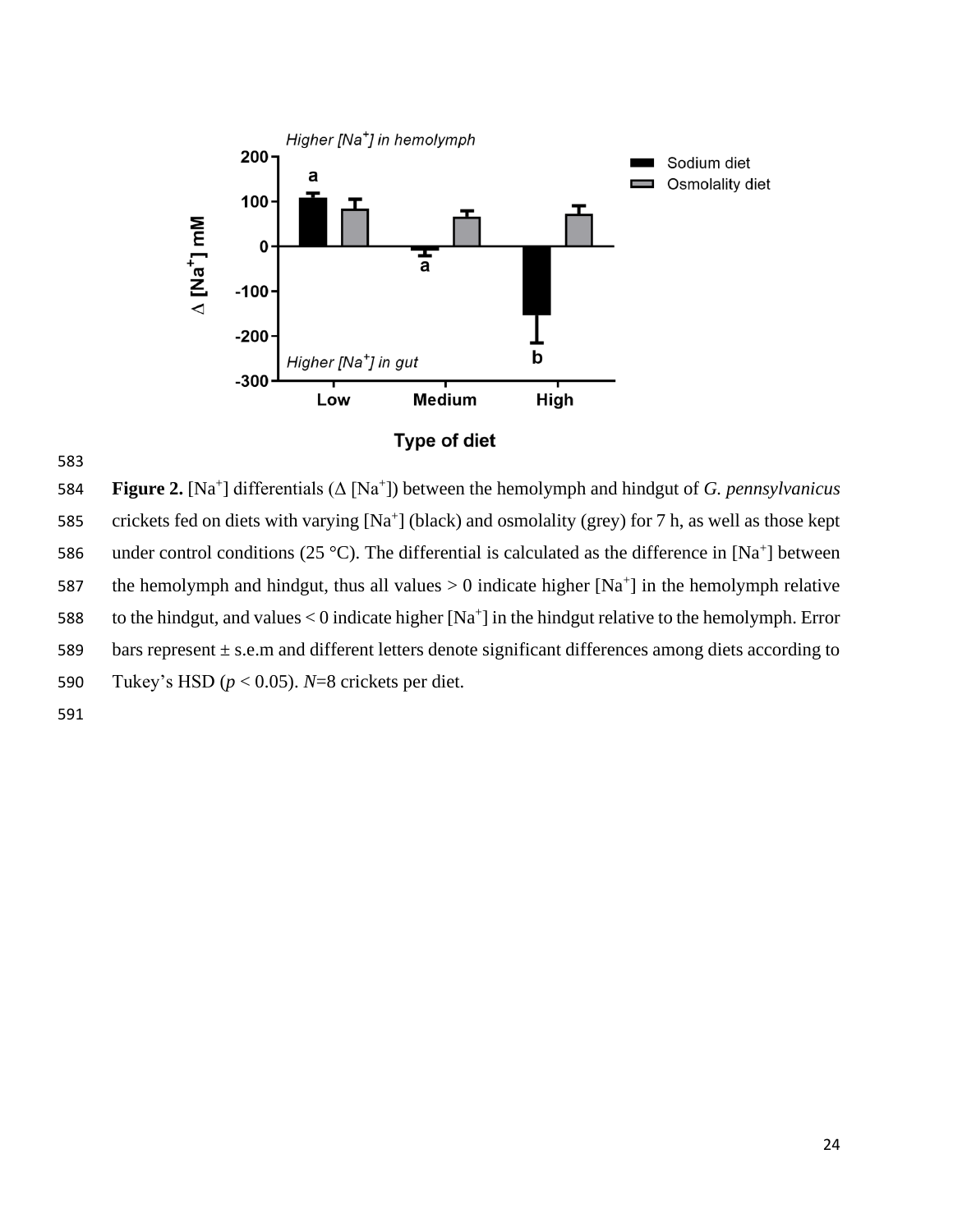



 **Figure 3.** *CT*min (A) and chill coma recovery time after 12 h exposure to 0°C (B) for *G.*  594 *pennsylvanicus* crickets fed on experimental diets varying in [Na<sup>+</sup>] (black) or total osmolality (grey). For each treatment-diet combination, the *CT*min and chill coma recovery time was measured for *N*=8 and *N*=15 crickets, respectively. Bars with different letters on the same panel are 597 significantly different from one another (Tukey's HSD;  $p < 0.05$ ).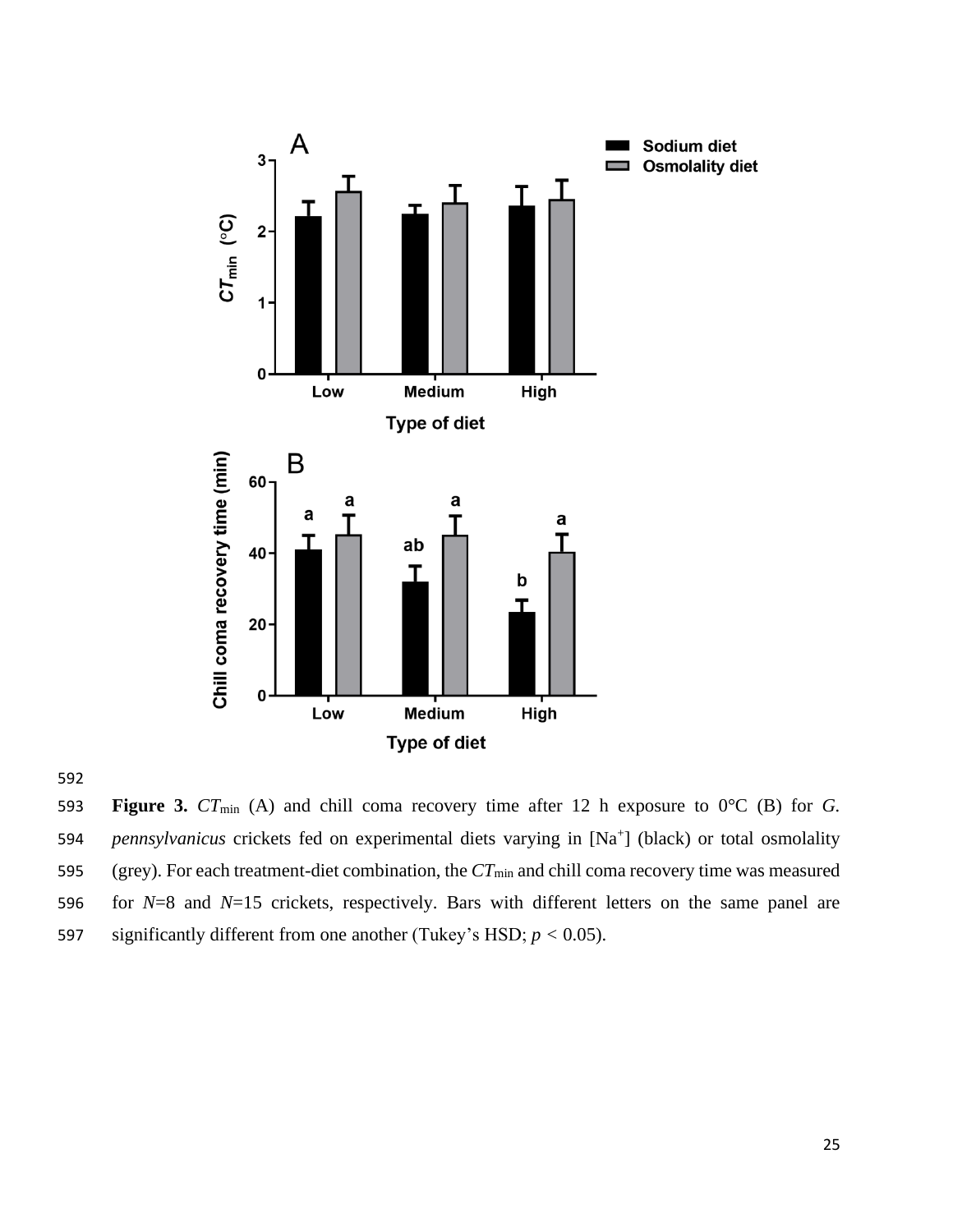



**Figure 4.** Proportion of *G. pennsylvanicus* crickets recovered, injured, and dead after exposure to

- 600  $\,$  0°C for three days and 48 h recovery at 24 °C. Crickets had been fed on diets with varying [Na<sup>+</sup>]
- (A) and osmolality (B) prior to the cold exposure. *N*=12 crickets per diet.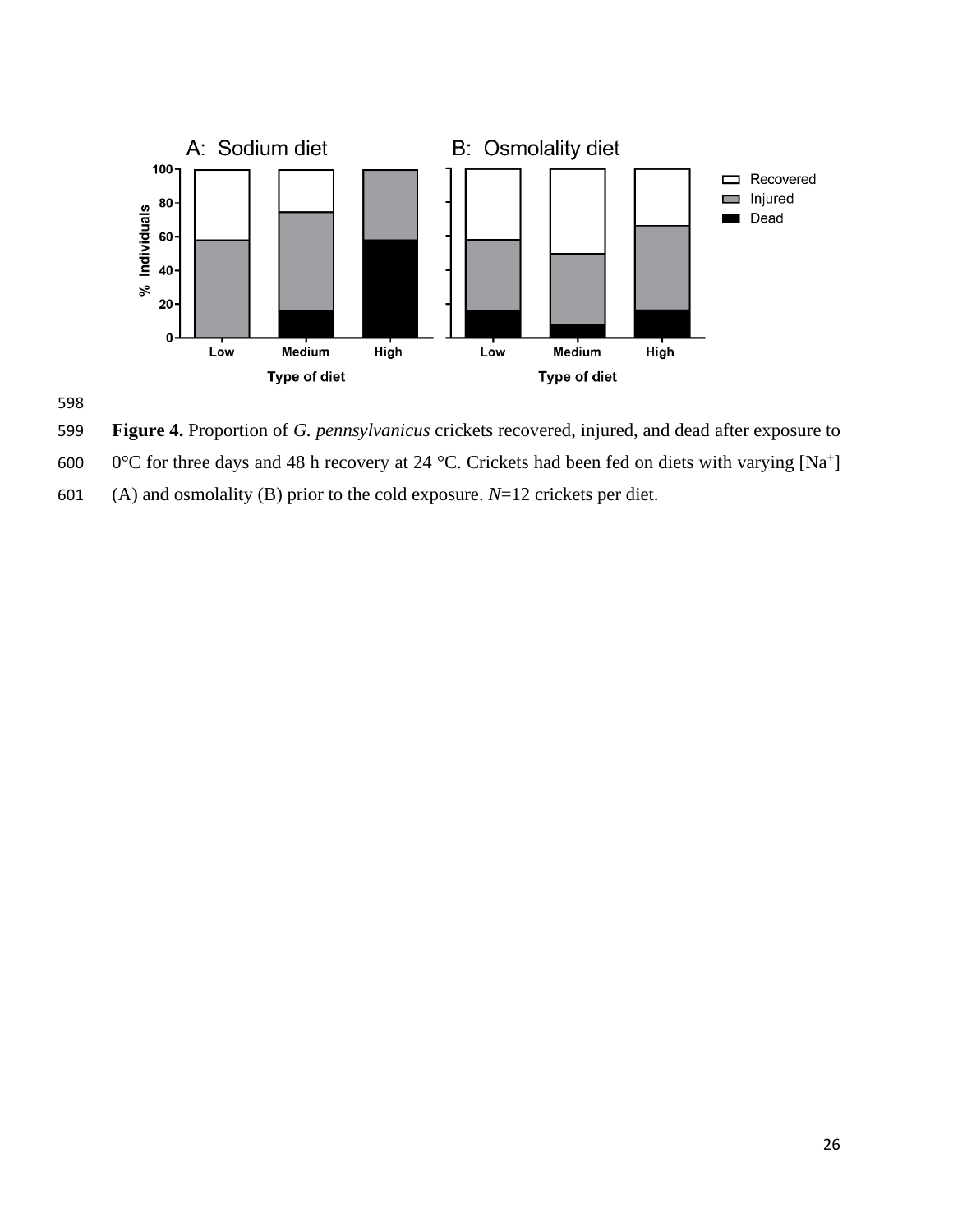

602

**Figure 5.** Mean  $\pm$  s.e.m difference in  $[Na^+]$  between the hemolymph and hindgut  $(A, B)$ , 604 hemolymph [Na<sup>+</sup>] (C, D), and hindgut [Na<sup>+</sup>] (E, F) for *G. pennsylvanicus* crickets fed on diets with 605 varying [Na<sup>+</sup>] or total osmolality and exposed to  $0^{\circ}$ C for 0, 12 or 72 h. Circles represent crickets 606 fed on low  $[Na^+]$ /osmolality diets, triangles represent crickets fed on medium  $[Na^+]$ /osmolality 607 diets, and squares represent crickets fed on high [Na<sup>+</sup>]/osmolality diets. Points with different letters 608 on the same panel are significantly different according to Tukey's HSD ( $p < 0.05$ ). *N*=5-8 crickets 609 per diet per temperature treatment.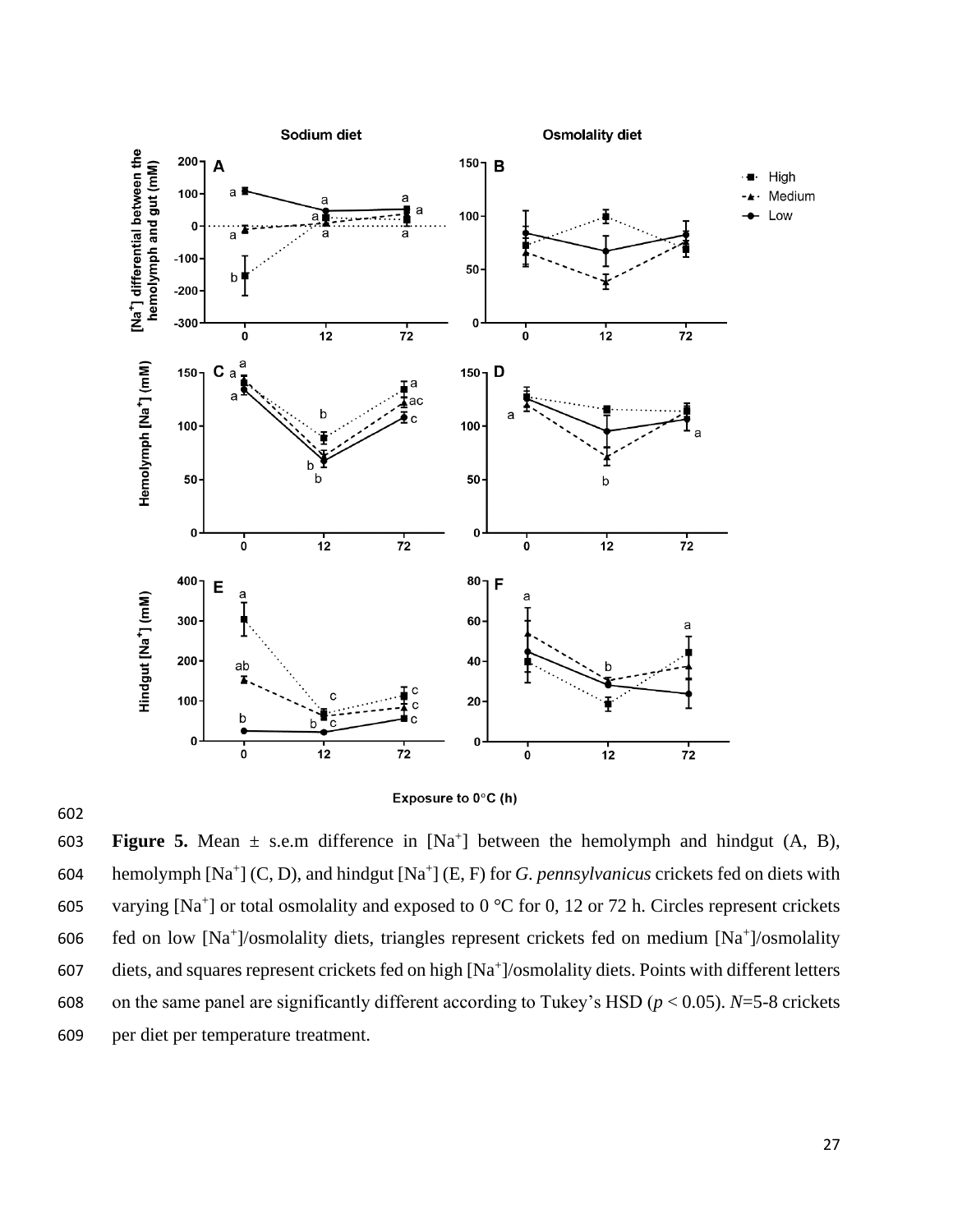

610

**Figure 6.** Mean  $\pm$  s.e.m hindgut Na<sup> $+$ </sup> content of *G. pennsylvanicus* crickets fed on diets with 612 varying [Na<sup>+</sup>] or total osmolality and exposed to  $0^{\circ}$ C for 0, 12 or 72 hr. Circles represent crickets 613 fed on low [Na<sup>+</sup>]/osmolality diets, triangles represents crickets fed on medium [Na<sup>+</sup>]/osmolality 614 diets, and squares represents crickets fed on high [Na<sup>+</sup>]/osmolality diets. Points with different 615 letters on the same panel are significantly different according to Tukey's HSD ( $P < 0.05$ ).  $N=5-8$ 616 crickets per diet per temperature treatment. 617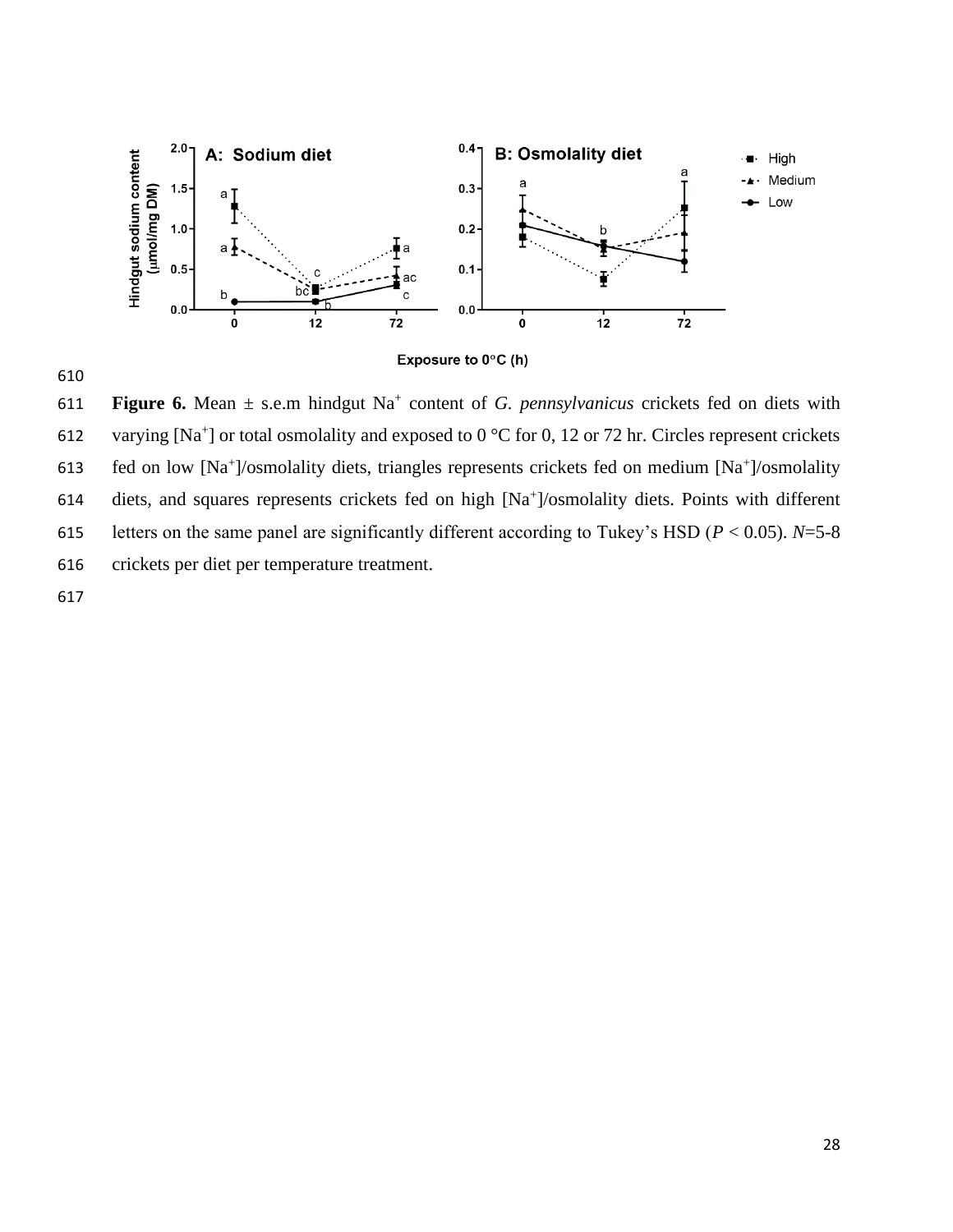



**Figure 7.** Mean  $\pm$  s.e.m hemolymph  $[K^+]$  of *G. pennsylvanicus* crickets fed on diets with varying 620 [Na<sup>+</sup>] and osmolality and exposed to  $0^{\circ}$ C for 0, 12 or 72 h. Circles represent crickets fed on low 621 [Na<sup>+</sup>]/osmolality diets, triangles represent crickets fed on medium [Na<sup>+</sup>]/osmolality diets, and 622 squares represent crickets fed on high [Na<sup>+</sup>]/osmolality diets. Different letters on panel A denote 623 significant differences among time points according to Tukey's HSD (*p*<0.05), and asterisks on 624 panel B denote significant differences among time points according to Tukey's HSD (*p<*0.05). 625 *N*=5-8 crickets per diet per temperature treatment.